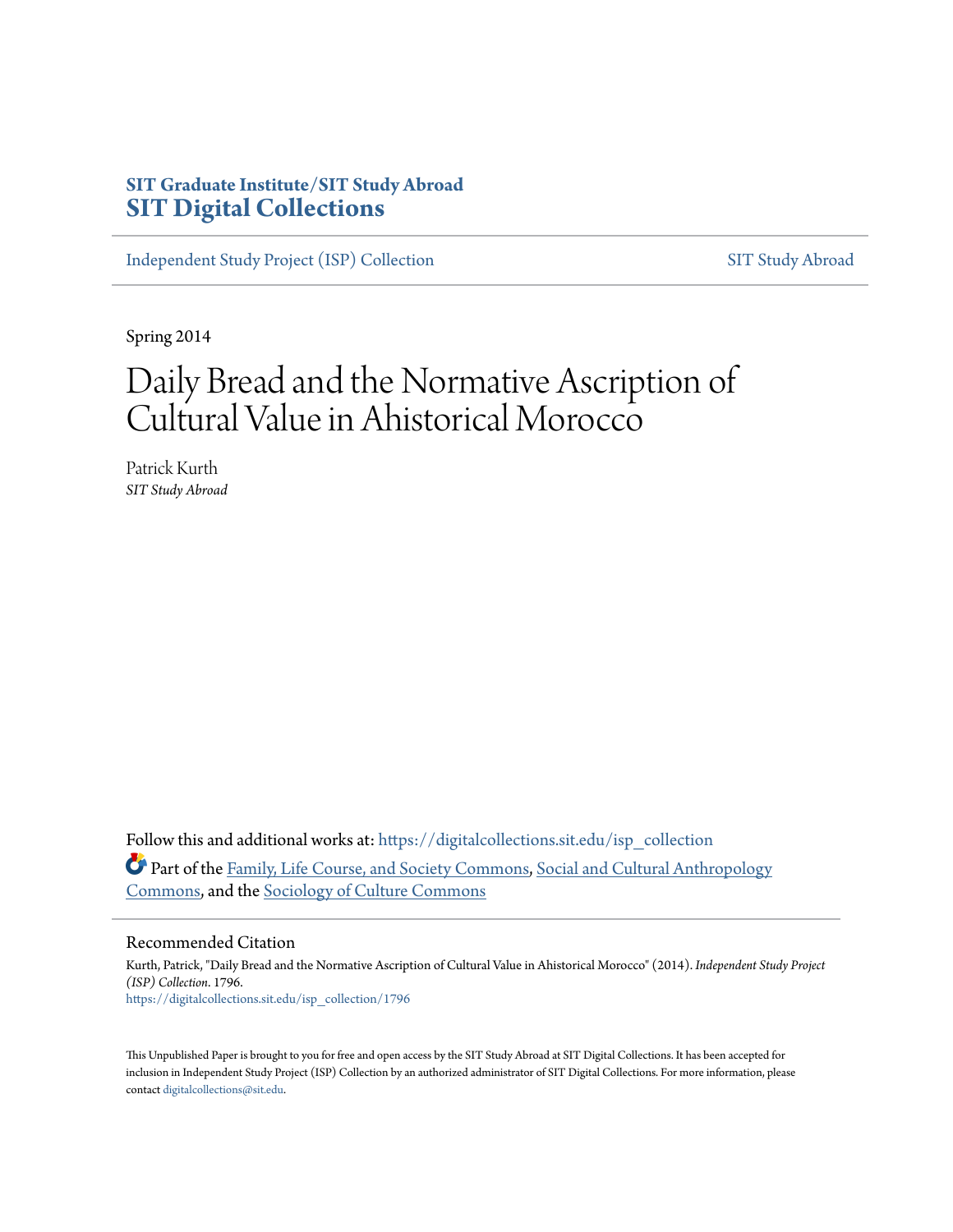"Daily Bread and the Normative Ascription of Cultural Value in Ahistorical Morocco"

Authored by: Kurth, Patrick, B.A Candidate in International Studies Fordham University at Lincoln Center, New York, NY, USA

Under the direction of:Belghazi, Taieb, Ph.D, Academic Director The School for International Training, Rabat, Morocco

And advised by:Bouasla, Tibari, Ph.D, Professor of Sociology College of Arts and Humanities, Mohammed V University-Agdal, Rabat, Morocco

Written on the basis of research conducted in Rabat, Morocco

As the Independent Study Project of SIT: Multiculturalism and Human Rights, Spring 2015

Key words: Bread; *Khubz;* Identity; Anthropology of Food; Arabic Culture; Feminine Technology; Islam

## **Abstract**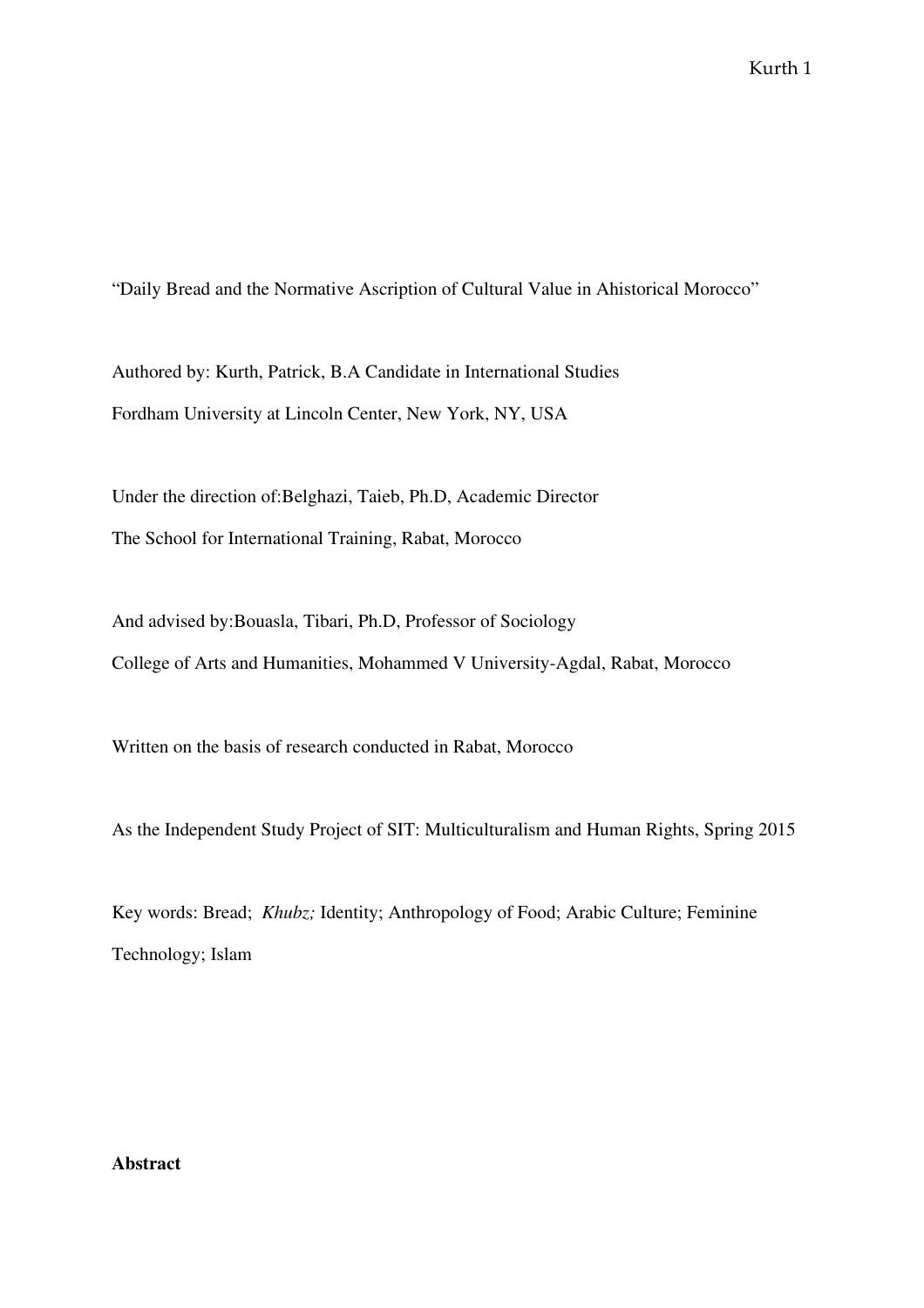In his celebrated autobiographical narrative, *For Bread Alone*, Moroccan author Mohamed Choukri utilizes *khubz*, an Arabic term referring generically to bread, as a primary point of reference in describing hisyouthful experience of impoverishment, politicalmarginalization, and emotive frustration in independent Morocco. Paired with anthropology's universal and localized understandings of staple foods as embodiments of culturally constructed meaning, the populist accessibility and empathetic efficacy of Choukri's literary idiom suggests that *khubz* functions as a powerful symbol of normative Moroccan social values. This composition makes an initial overture towards exploring that possibility, sketching out generalized correlations between*khubz*and interlocking dynamics of the Moroccan identity, as well as the normative processes and relationships that continually and reciprocally produce popular values. This study addresses *khubz* and its symbolic significance relative to broad categories of ethnicity, gender, and religion, incorporating considerations of kinship, wealth and status, and communal obligation in an effort to elucidate these associations in a more profound manner. While a propensity for generalization and a dearth of ethnographic data significantly mitigates the explanatory power this piece, conclusions drawn from available resources construe *khubz* as a fertile site for cultivating a more refined understanding of Moroccan values and identity.

#### **An Introduction to** *Khubz* **via Literary Idiom**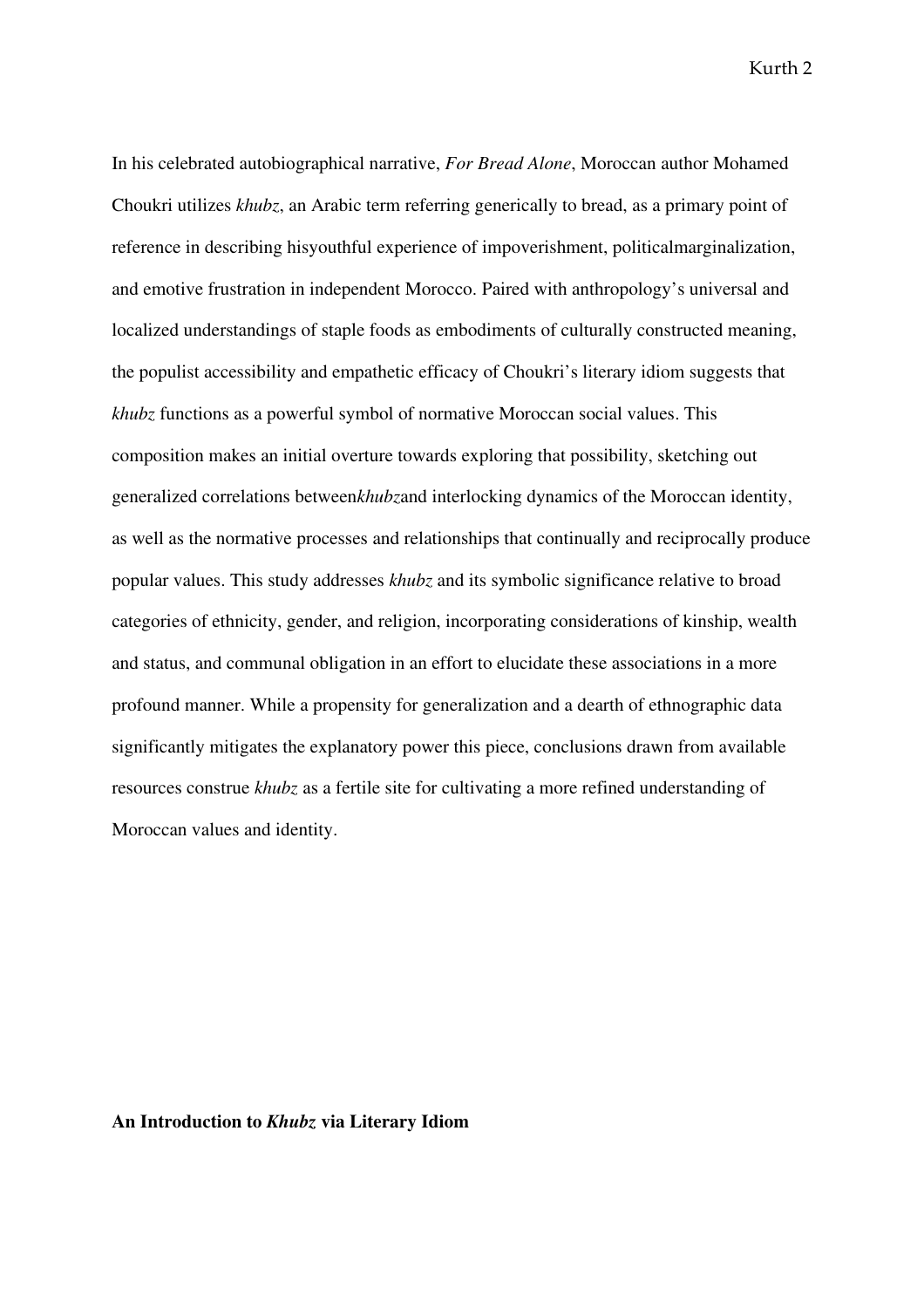"When I was seven or eight years old I always dreamt about bread. And here I am at sixteen still dreaming about it. Am I going to go on dreaming about bread forever?"<sup>1</sup>

So unfolds the umpteenth, fleeting rumination of Moroccan Mohamed Choukri, the staid protagonist and provocative author of *For Bread Alone*. Choukri's rhetorical inquiry, characterized by an emotive despondency that weighs heavily as lead on portions of his autobiographical account, reflects a perception of and a capitulation before the apparently inevitable continuation of his longstanding plight. In an act of remembrance and an exercise of the imagination, the narrator (both as character and creator) calls attention to this perpetual struggle for survival that defines his existence. His acknowledgment of bread as an incessant magnet for his wandering subconscious adds a significant dimension to the reader's evolving understanding of this foodstuff and further reveals its central positioning in the life of the author. Its reconstitution as a target of ongoing and forthcoming obsession represents bread's transformation into something greater than the vital physical sustenance of Choukri and his countrymen:as his body wastes away in the streets of Tangier, beaten and starved,the author's proposition depicts bread simultaneously as the very*raison d'être* of the Moroccan mind.

In spite of the manifold distortions of meaning and interpretation that litter novelist Paul Bowles' English translation of the original Fus'ha text, certain thematic elements of the narrative lend credibility to Choukri'sportrayal of his *chef d'oeuvre* asa 'semi-documentary endeavor about a social group.<sup>2</sup> Foremost among these literary motifs is, as one might guess, the real and imagined loaf of bread that sustains the self-reflective character crafted by the author. Choukri continuously employs bread as a primary point of reference in compiling a

<sup>&</sup>lt;sup>1</sup> Mohammed Choukri, *For Bread Alone*, trans. Paul Bowles(London: Telegram, 2006), 96. <sup>2</sup>Nirvana Tanoukhi, "Rewriting Political Commitment for an International Canon: Paul Bowles's "For Bread Alone" as Translation of Mohamed Choukri's "Al-Khubz Al-Hafi"," *Research in African Literatures*, Vol. 34, No. 2 (Summer 2003): 132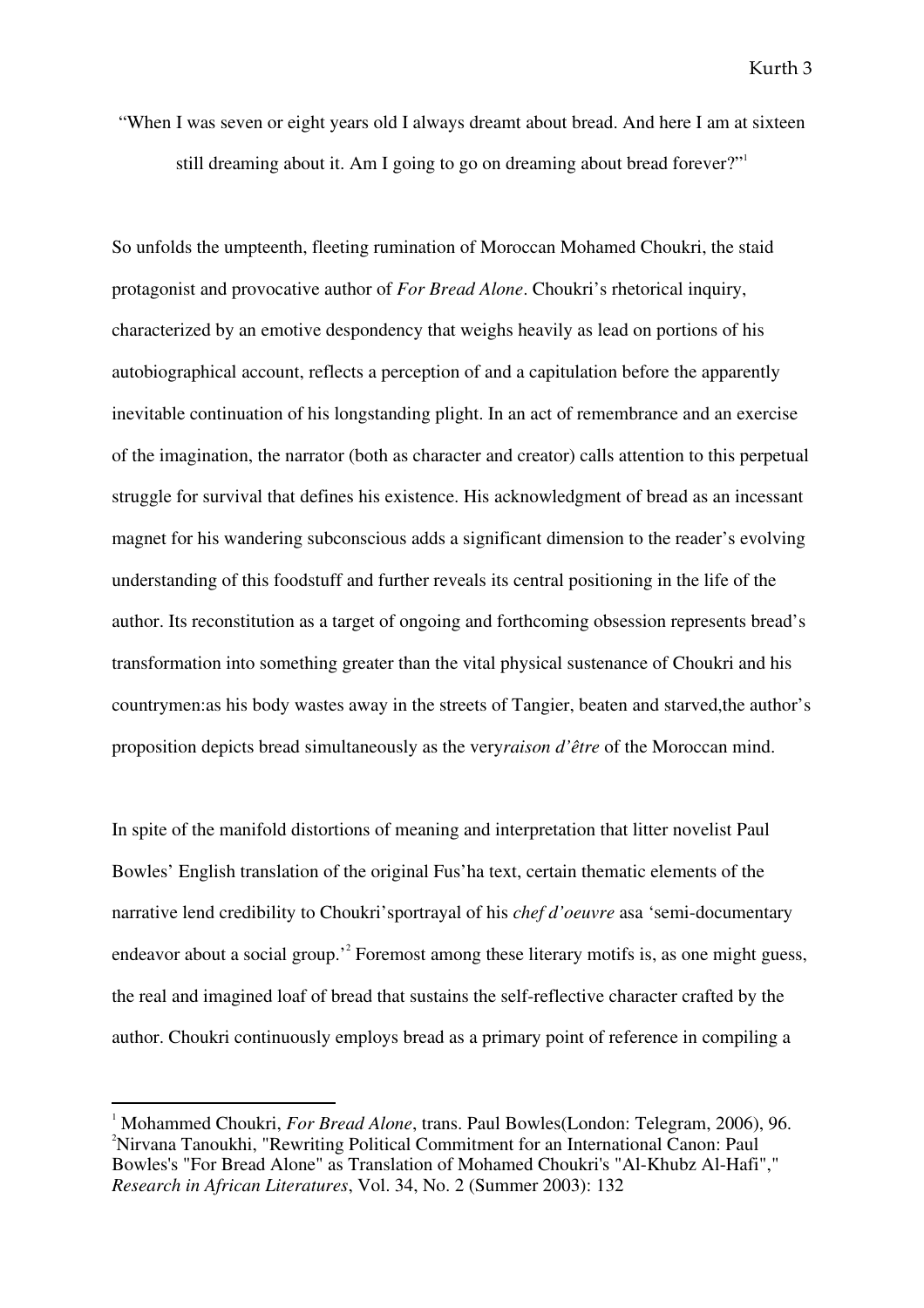populist and personal account of the prevailing socioeconomic realities that he witnesses and inhabits on a regular basis.Aiming at a more penetrative analysis of this connection, consideration of the Arabic title of the work suggests that the author is preoccupied with a specific sort of bread: *Al-khubz al-hafi*, or 'barefoot bread.' The title makes reference to a common turn of phrase, *khubz haf*, translated literally as 'bare bread' and idiomatically referring to bread consumed as the sole constituent of a meal.<sup>3</sup> He deliberately selects this nuanced conception of bread in order to more clearly portray a particular category of socioeconomic experience, defined physically by survivalism associated with systematic inequality, as well as emotionally by the insoluble frustration that commonly precipitates from the persistence of deprivation through time.

The link between *khubz haf*and the meager subsistence associated with deprivation is not unique to Morocco, but constitutes part of the nation's broader Islamic heritage. The connection traces its origins to the norms of hospitality practiced by the tribes of Hiyaz, a western region of the Arabian Peninsula that includes both Medina and Mecca. During the time of the Prophet, it was customary to welcome guests by presenting a condiment, however meager, beside an offering of bread, 'for to do without was consider to be living at less than subsistence level.<sup>4</sup> Thus, one may reasonably deduce that Choukri's selection and deployment of the conception of 'bare bread' is intended to elaborate upon the experience of those (including himself) who suffer in a profound state of poverty, uncertain of procuring nourishment and threatened by starvation at every turn.

Choukri employs*khubz* as his youthful recreation's primary point of narrative reference in an attempt to chronicle, expose, and colorhis experience of profound impoverishment and

<sup>3</sup> Tanoukhi, 127.

<sup>&</sup>lt;sup>4</sup> David Waines, "Cereals, Bread and Society: An Essay on the Staff of Life in Medieval Iraq," *Journal of the Economic and Social History of the Orient*, Vol. 30, No. 3 (1987): 265.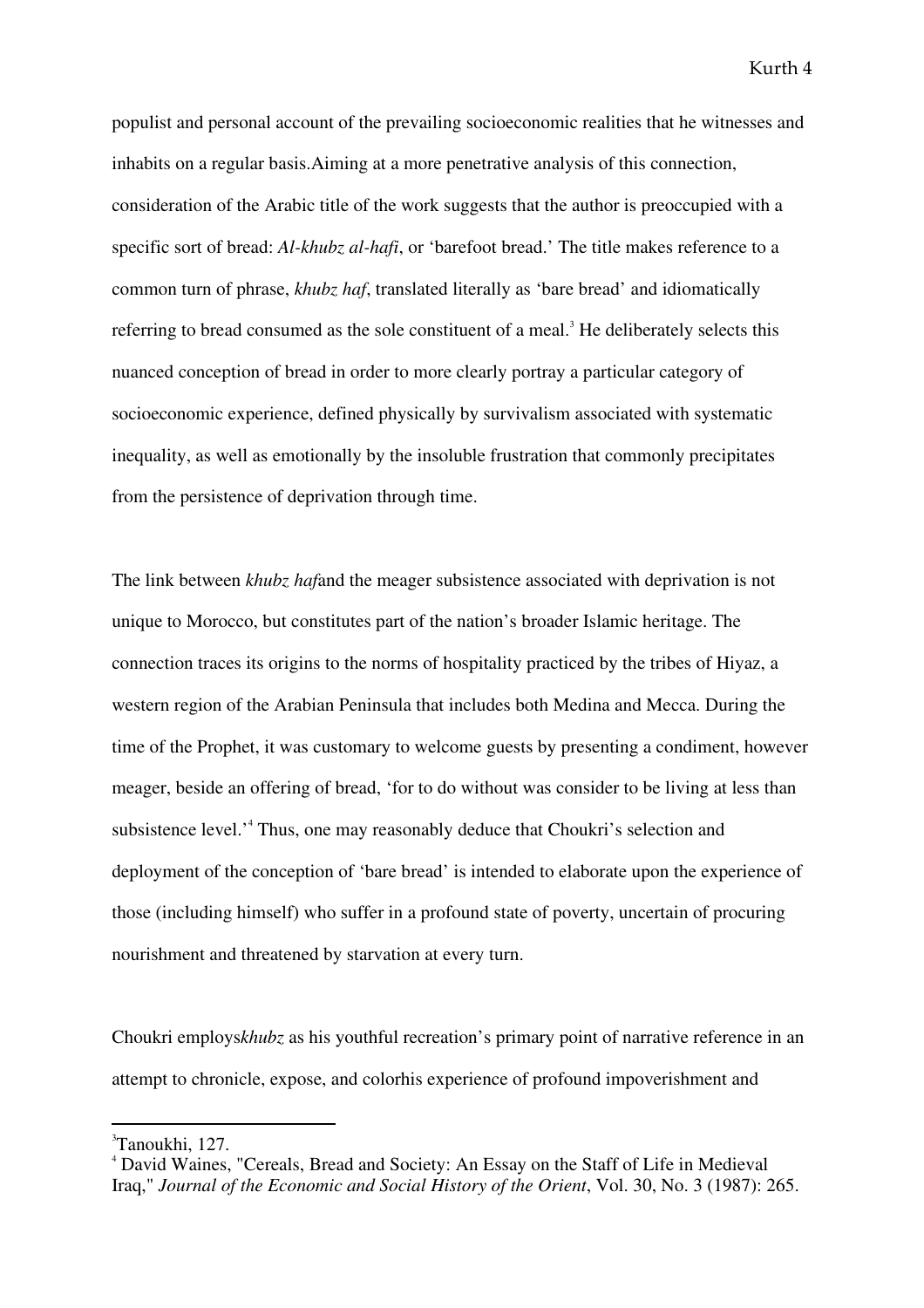marginalization during the 1950's and 1960's He invokes the normative role of bread as a nutritive staple, reinforcing its position as a lowest common denominator among the diverse constituents of an imagined Moroccan nation. Simultaneously, he exploits the symbolic capacity of bread, predicated onits fundamental importance as the source of corporal continuity, to function as a marker of shared cultural understanding. Choukri's motif subsequently becomes a common reference point for the social class that he attempts to document, the Moroccan social nexus binding together distinct experiences of socioeconomic deprivation.

The apparent efficacy of the Moroccan author's usage of *khubz* as an expressive metaphor is predicated upon and reciprocally supports communal understandings of the foodstuff within a broader cultural context. Its literary capacity to function as a primary point of orientation during Choukri's pensive critique of poverty, cyclical political repression, and the emotional experience of marginalization hint at the emblematic role played by *khubz* in Moroccan society. The remainder of this composition is given over to addressing the enormity and complexity of this seemingly innocuous good as a prominent locus of the nation's identity. The notion that *khubz* harbors a significance transcending its nutritive function is cached in and tenuously teased out of the esoteric realism of Chourki's autobiographical account but frankly explicated by various anthropologists of food. An amalgamated and contextually detached understanding drawn from their work serves as the foundation for conceptualizing of *khubz* as a mutually understood metaphor laden with established cultural values, as Carole M. Counihan's 'total social fact,' as a tangle of cultural concerns about aesthetics, processes of production and distribution, and arrangements of power.<sup>5</sup>

<sup>5</sup>Calone M. Counihan, "Bread as World: Food Habits and Social Relations in Modernizing Sardinia," *Anthropological Quarterly*, Vol. 57, No. 2 (April 1984): 49.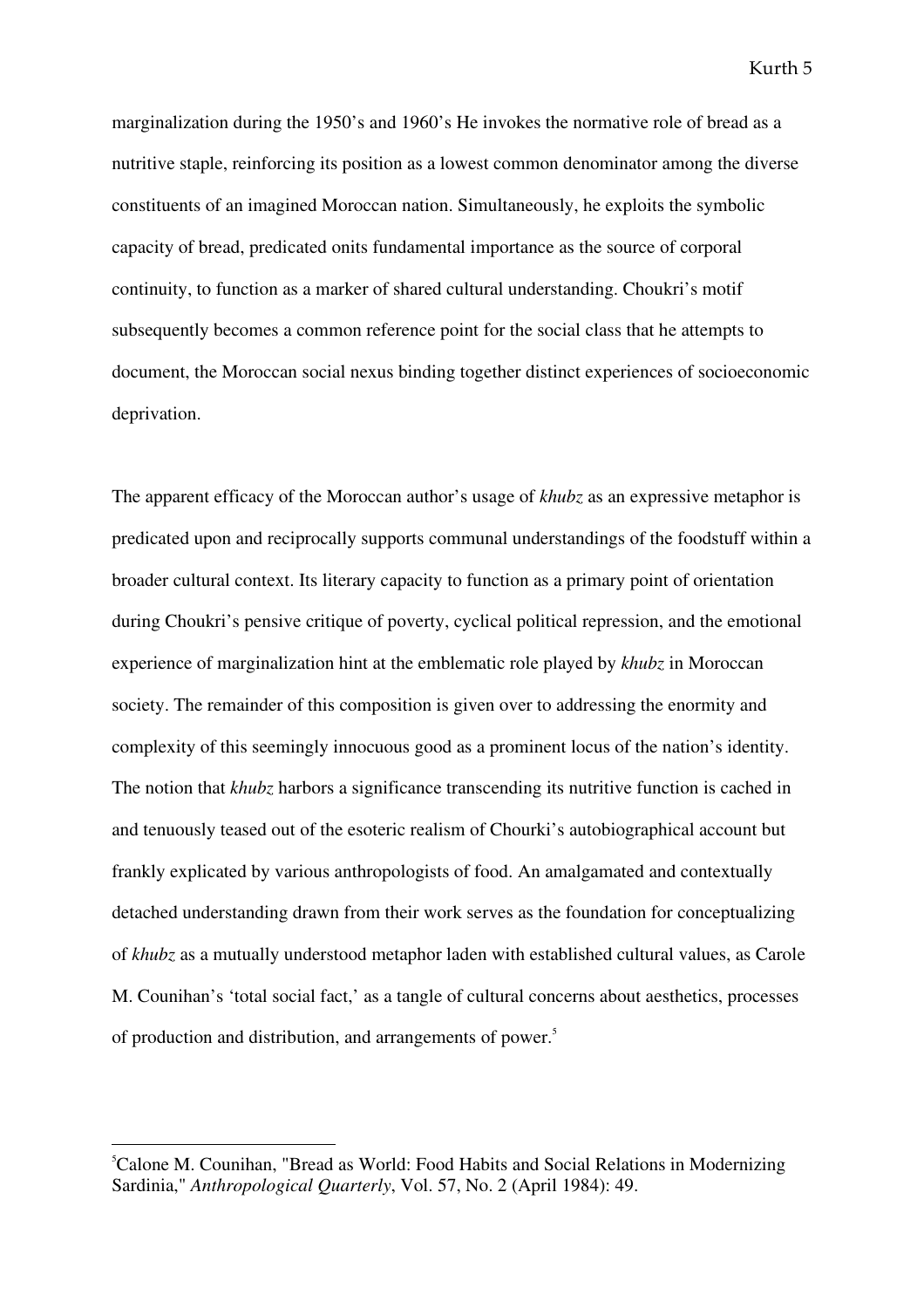My own speculative portrayal of *khubz* as a site of intersecting cultural meanings is largely parsed out along the contours and interlocking lines that define the various facets of individual and communal identities, with particular attention paid to ethnicity, gender, and religion; other determinant categories are invoked below those broader headings, including those of kinship, wealth and status, and communal obligation. Furthermore, in the interests of delineating an intellectual foundation for further study, the investigation will take as its principal subject an agrarian Moroccancommunity of ambiguous size, locale, and heritage. The propensity for generalization will be further compounded by the frequency with which assertions draw upon anthropological work conducted in other regions of the Middle East, the Mediterranean, and North Africa. Finally, having understood the imposing limitations of the present study, some broad conclusions regarding *khubz* and its powerful embodiment of crucial Moroccan cultural values point the way forward for the conduct of a more penetrative, more idiosyncratic ethnographic study in the future.

## **An Introduction to the Anthropology of Food**

l.

Over the course of the last one hundred and thirty years, and particularly during the last half century, Western anthropology has witnessed the consolidation and evolution of an academic subcategory concerned predominantly with the role of cuisine and food systems in defining human societies, cultures, and their development. <sup>6</sup> Scholars of the latter period, deriving inspiration as apologists and critics of Lévi-Strauss' imposition of a structuralist vision of human interaction, have produced a substantive body of literature positing food as a potent site for the creation and reinforcement of cultural values.<sup>7</sup>The former have postulated that the sum process of producing, distributing, and consuming food plays a pivotal and universal role

<sup>6</sup> Sidney W. Mintz and Christine M. Du Bois, "The Anthropology of Food and Eating," *The Annual Review of Anthropology*, Vol. 31 (2002): 100.  $i$ <sub>ibid.</sub>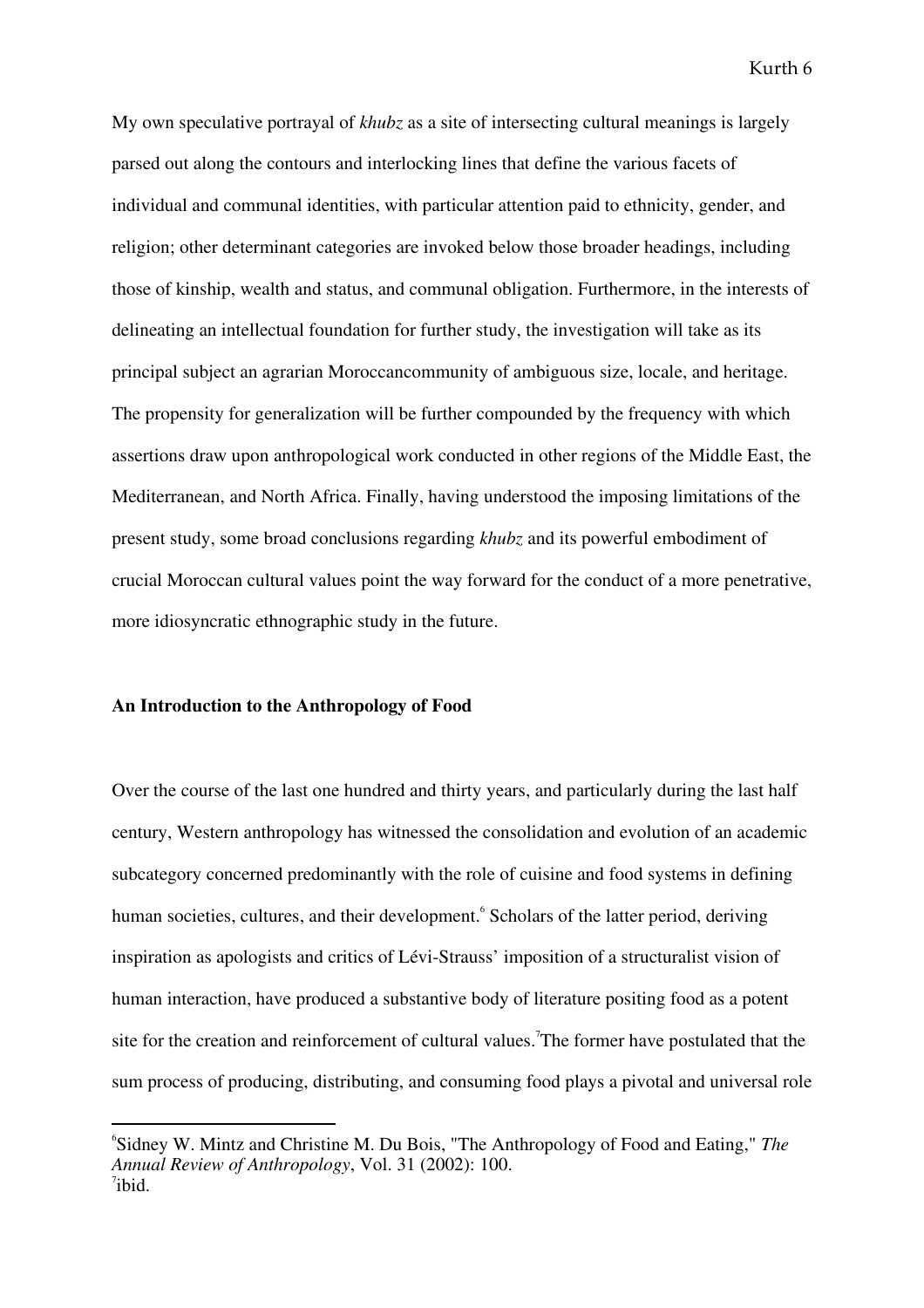in defining and regulating the relationships that constitute social systems. $\degree$  The latter category has succeeded in advancing the discipline beyond this general cognizance through narrower, microcosmic permutations of inquiry that focus on the importance of single commodities and substances in unique cultural contexts.<sup>9</sup>As a composite and dynamic whole, thegeneral and localized renditions of this unfolding discourse have posited an enormously insightful explanation for the significance of food in human communities.It summarily takes form within the following axiom: food functions symbolically as a vital repository of shared cultural understanding, as an essential courier for the transmission of meaningful information among the members of bounded social groups, and, per consequent, as a useful touchstone for anthropologists to invoke in attempting to apprehend the patterned behaviors of social groups.

This collective assertion regarding the primacy of food's representative functions as a cache, as a carrier, and as a marker of communally determined cultural value is predicated on its concurrent and essential biological role. As organisms geneticallypredisposed to satisfying physical needs in the best interests of survival, humans are obliged to eat.<sup>10</sup>Food is sustenance: on the most rudimentary level, it is what every human is subconsciously compelled to consciously consume by virtue of an inherent need to acquire energy, to sustain vital metabolic activities, to preserve the biological existence of the self.<sup>11</sup>The close identification of the consumption of food with the continuity of life is self-evident, but its significance is difficult to overstate. The immediacy, the indisputability, and universality of this association inherently inscribe food with the capacity to function simultaneously as a readily accessible

<sup>8</sup>George Gummerman, "Food and Complex Societies," *Journal of Archaeological Method and Theory*, Vol. 4, No. 2 (1997): 108

 $<sup>9</sup>$  ibid, 103.</sup>

 $10R$ Obin Fox, "Food and Eating: An Anthropological Perspective," Social Issues Research Center (2003): 1

<sup>11</sup>Jon D. Holtzman, "Food and Memory," *Annual Review of Anthropolgy*, Vol. 35 (2006): 362.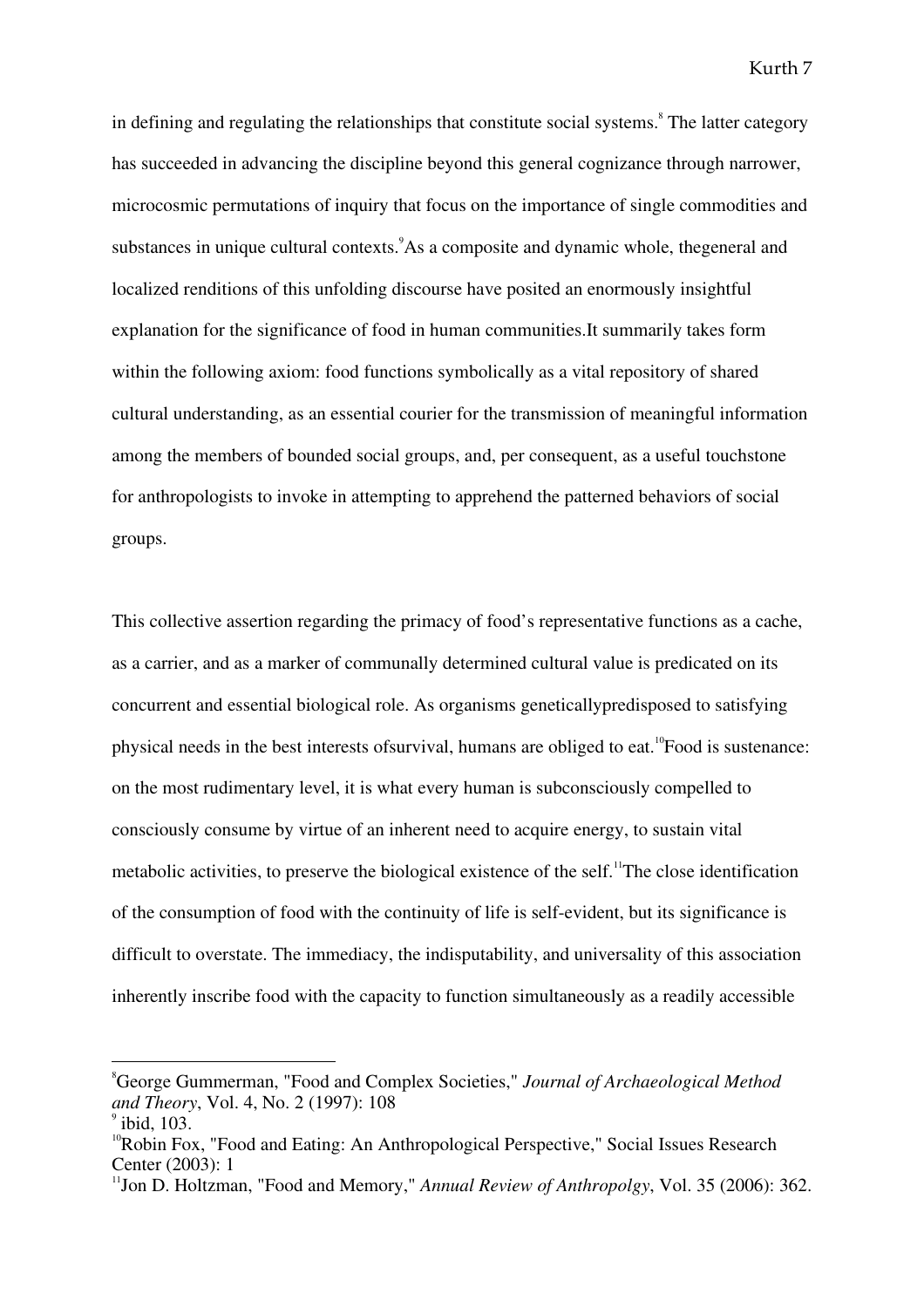hubof cultural understanding and as an eminent regulator of social relationships. The manifestly dualistic nature of food serves as a self-justifying rationale for anthropological investigation, given the discipline's teleological aim to cultivate a holistic understanding of the physical and social phenomena that characterize human existence.<sup>12</sup>

The succinct elucidation of food's universal role as vital sustenance and its corollary representative significance is intended to serve as a legible introduction to conceptualizing of food in terms of symbolism and imagined meaning. However, the importance of cultural idiosyncrasy in the determination and allocation of value demands the withdrawal of the global vision and rhetoric and the specification of commodity and context. Accordingly, the following occupies itself with unpacking the essential figurative elements of bread in Morocco, taking as its principal milieu the generalized agrarian community that has historically functioned as the salient embodiment of the national identity. Urban, pastoralist and semi-nomadic populations, as well as their treatment of bread, are also are considered during the investigation, but are primarily used as reference points for exploring commoncharacteristics of agriculturalists. Furthermore, given the subsequent postulation that certain aspects of modernization have disrupted the normative relationships of the past, this rural, settled social group is construed as unaffected by the influx and imposition of American and European patterns of valuation. Finally, while the glaring dearth of scholarly literature on national valuations of bread necessitates the inclusion of explanatory elements drawn from other cultural and a-cultural studies, their integration will be heavily informed by the identification of parallel characteristics in Moroccan society and hypotheses inferred from prevalent understandings of local norms.

<sup>&</sup>lt;sup>12</sup>Claude Fischler, "Food, Self, and Identity," *Social Science Information*, Vol. 27 (1988): 276.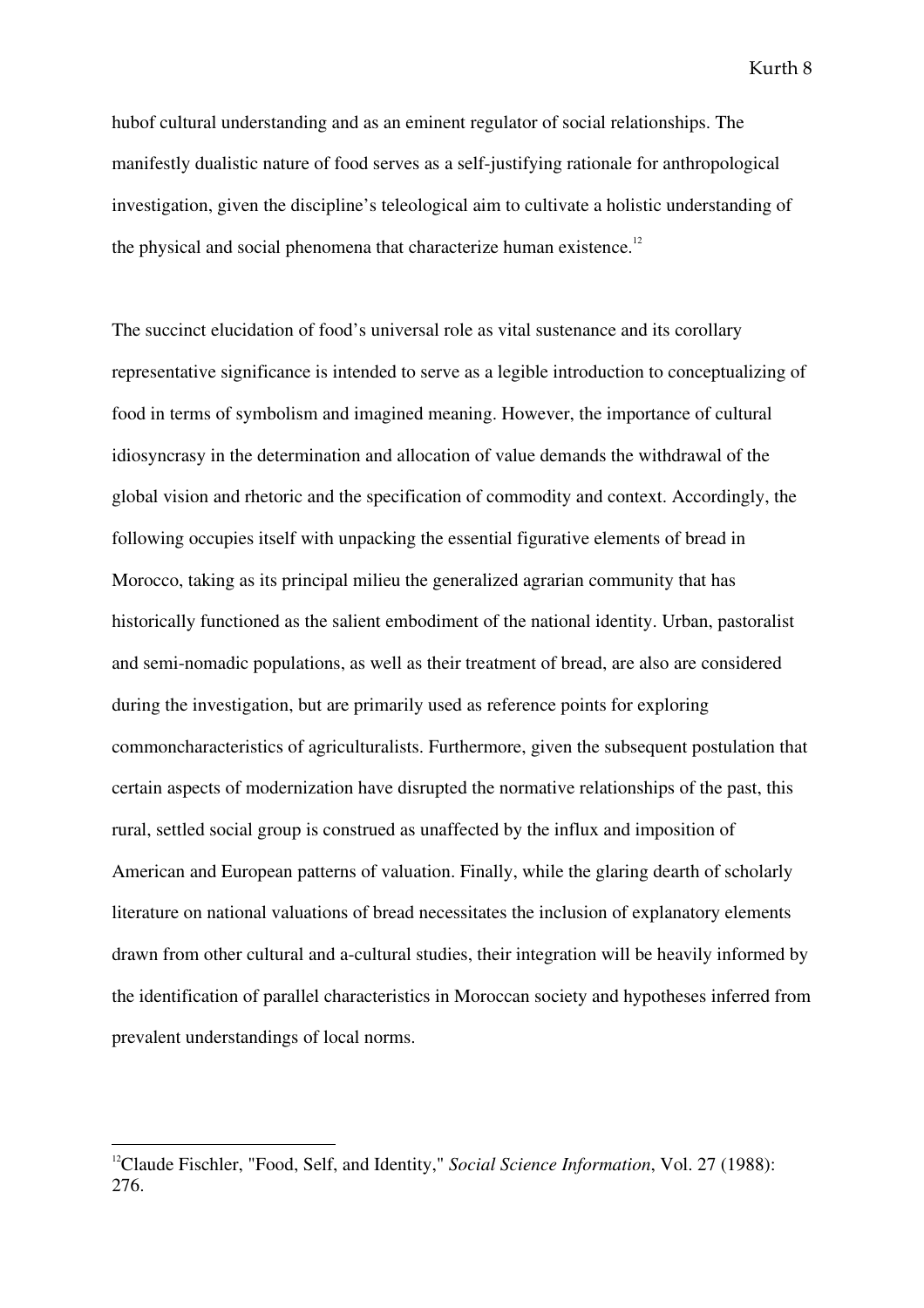As previously alluded to in delineating the proximate association between physical and figurative value, the probability that any particular foodstuff might constitute a valueinvested cultural motif for a defined group exists as a function of its nutritive importance in the local diet. Moroccan*khubz* appeals to the anthropologist's imagination because of its historical status as the nation's alimentary staple.<sup>13</sup>Processed cereals, particularly barley and wheat, have been preponderant in supporting the country's subsistence populace since the days of classical antiquity, as indicated by agricultural documentation made after the installation of the Romans in North Africa.<sup>14</sup> Furthermore, while the administrators of the French Protectorate learned through arduous experience that Morocco's legendary reputation as the empire's breadbasket stemmed solely from the exploitation of the country's northern plains, a recent study conducted in the High Atlas indicates that bread retains its dietary prominence in regions far afield from those fertile soils.<sup>15</sup> Finally, bread and oven remnants discovered by archaeological excavations of temporary Sahouri and Tuareg settlements, situated predominantly on the fringes of the barrendesert, round out the prior assertion that *khubz* has historically served as the dietary foundation for the entirety of the amorphous Moroccan nation.<sup>16</sup>

Theterm *khubz*, initially derived from the lexicon of the Ethiopian Abyssinians and incorporated into the literary corpus of formal Arabic via its use in the Qu'ran, has been

<sup>&</sup>lt;sup>13</sup>Delwen Samuel "Bread-making and Social Interaction at the Amarna Workman's Village, Egypt," *World Archaeology*, Vol. 31, No. 1 (1999): 125.

<sup>&</sup>lt;sup>14</sup>Naum Jasny, "The Daily Bread of the Ancient Greeks and Romans," *Osiris*, Vol. 9 (1950): 232-233.

<sup>&</sup>lt;sup>15</sup>Ariane Bruneton, Bread in the Region of the Moroccan High Atlas: A Chain of Daily Technical Operations in Order to Provide Daily Nourishment," in *Gastronomy: The Anthropology of Food*, ed. Margaret L. Arnott (Berlin: De Gruyter Mouton, 1976): 275. <sup>16</sup>Diane Lyons and Catherine A. D'Andrea, "Griddles, Ovens, and Agricultural Origins: Bread

Baking in Highland Ethiopia," *American Anthropologist, New Series*, Vol. 15, No. 2 (September 2003): 523.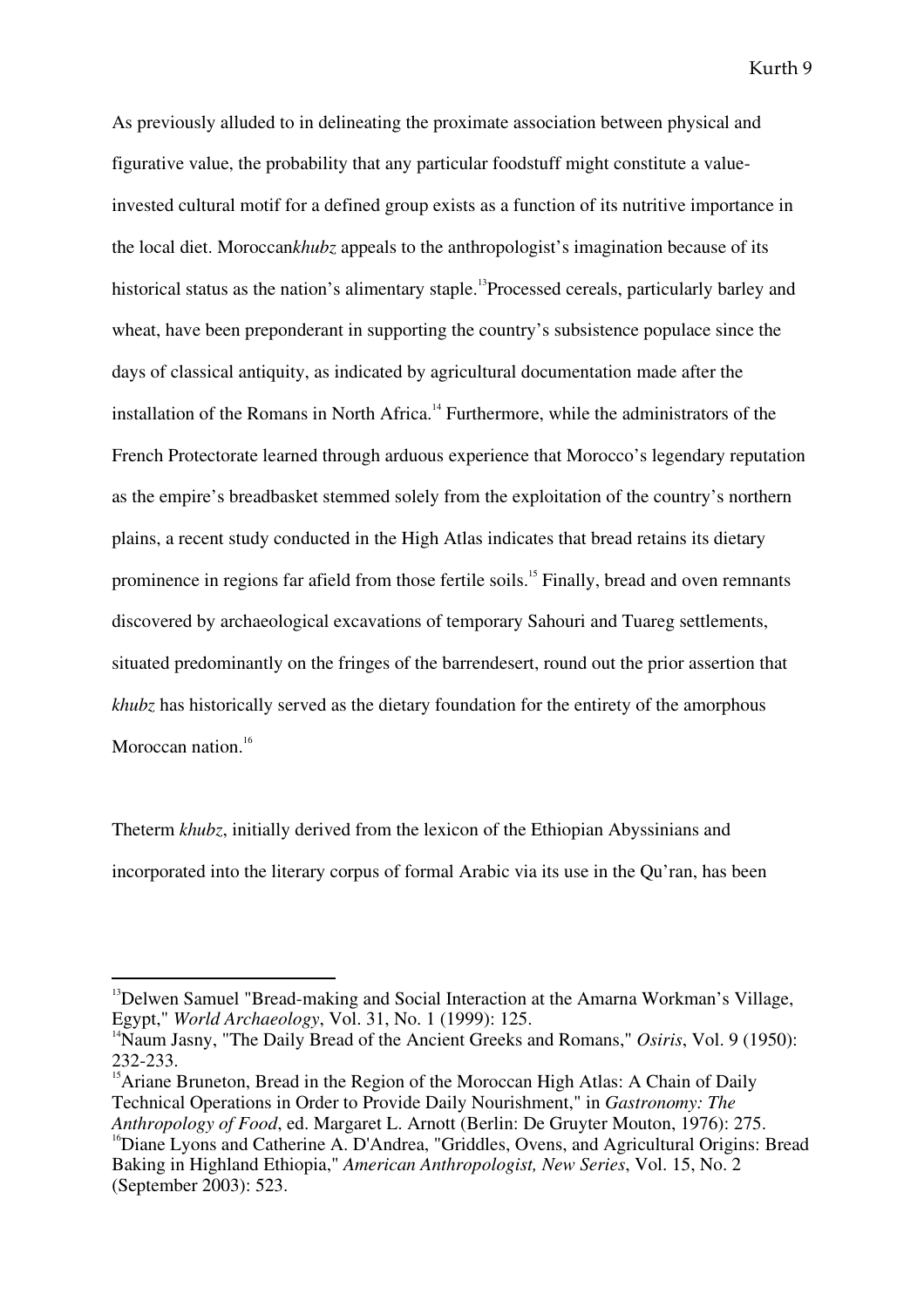loosely employed in the preceding sections an as analogous term for 'bread.'<sup>17</sup> This usage coincides with its historical application in North Africa, where it incorporated and replaced colloquial designations of the foodstuff during the expansion of the Umayyad Caliphate.<sup>18</sup>Its evocation of a foodstuff unbound by specific cultural affiliations has been useful in suggesting the universality of bread's importance within Morocco's abstruse national borders. However, bread itself is hardly homogenous across cultural groups: it can be differentiated, categorized, and understood according to a wide range of criteria, including its constituent flours, the presence of various additives (such as oils or herbs), the degree to which the dough is fermented, viscosity prior to baking, methods of heating, final shape, its rigidity or pliability after baking, etc.<sup>19</sup> The diversity of properties that distinguish one loaf of *khobz* from another speak volumes about the characteristics of those who produce and consume them; consequently, the utility of employing the term in elucidating local norms of cultural evaluation is contingent upon specificity.<sup>20</sup>With this in mind, unless otherwise noted, subsequent references to *khubz* are intended to evoke round loaves of wheat or barley bread, devoid of additives other than salt and allowed to rise prior to baking in an oven.

The deliberate selection of this set of characteristics for identifying a particular foodstuff as

l.

 $19$  Waines, 261.

 $17$  Waines, 270.

 $18$  ibid.

<sup>&</sup>lt;sup>20</sup> The examples provided by Bruneton and Waines in their respective case studies are illustrative of this point. Aït Mgun, the seminomadic ethnic group that served as the focal point for Bruneton's investigation of food production in the Moroccan High Atlas, are noted as consuming wheat and barley loaves cut with millet and corn. The latter crops are well suited to growing in the high altitude of the Tessaout Valley, but are sparsely cultivated in the agricultural plots that provide most Moroccans with the ingredients of *khubz* preparation, and are thus largely absent from their diets. Similarly, the transient Sahouri and Tuareg groups residing in the arid provinces of the southeast are known to eschew wheat and barley entirely, relying solely on alternative grains and pulses that don't require slow and arduous milling. Additionally, both groups have been known to develop and utilize cooking techniques that speak clearly to their experience as nomads. For more information on the Aït Mgun and scattered observations regarding both pastoralist groups, see the cited articles by Bruneton and Waines, respectively.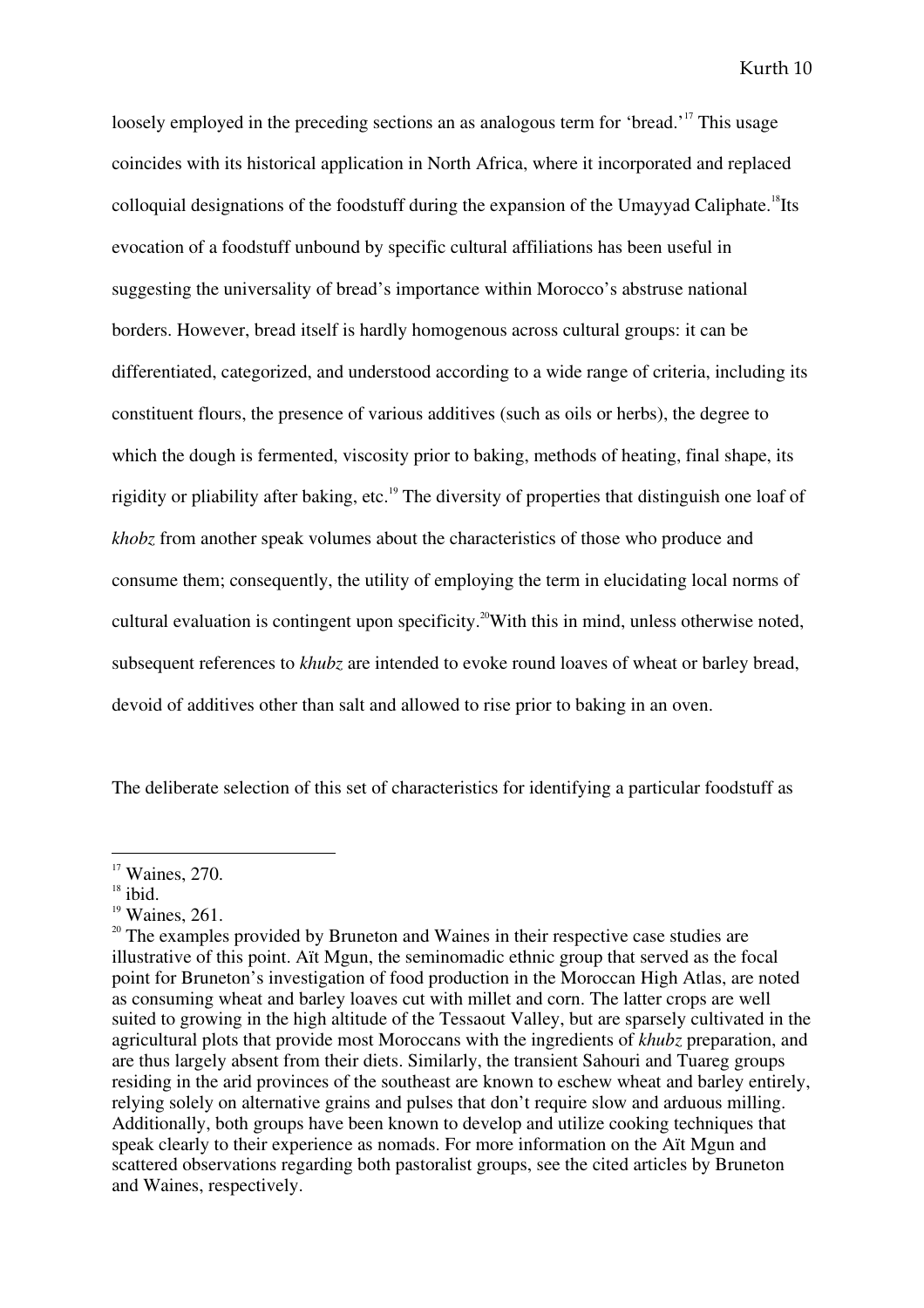*khubz* is meant to provide a lens through which to focus on a specific contingent of the Moroccan nation. Each characteristic realized in a single loaf of *khubz*, including the manners of its production, distribution, and consumption, symbolically correspond elements of this group's cultural makeup, systematically and subconsciously reinforcing enmeshed communal values and norms of social interaction associated with ethnicity, gender, religious belief, kinship, wealth, and communal obligation.<sup>21</sup> What follows is a cursory survey purporting to identify the associations between *khubz* and those tangled principles and intersecting functions for which it serves as an embodied metaphor.

#### **An Introduction to** *Khubz* **and Arab Heritage**

As the historic dietary staple of this broadly representative segment of the national populace, the conventional loaf of *khubz* just described has acted as a site for the construction and continuous reinforcement of the community's ethnic identity.<sup>22</sup> The unique combination of characteristics that define this particular bread acts as a symbolic marker of Moroccan individuality, grouping the producers and consumers of this bread into one ethnic category and differentiating them from nations with divergent dietary habits. More specifically, it is a triumvirate of elements bound within *khubz* that speak to the integration of Arabic cultural dynamics within the communities of native Amazighs: the overwhelming preference for barley and wheat as primary ingredients, the penchant for leavening prior to baking, and the use of an oven to heat the prepared dough.

The development of barley and wheat as prevalent components of the Moroccan diet can be directly attributed to three historical developments transmitted to the nation via Arabic

 $21$  Fischler 275.

 $22$  Holtzman, 364.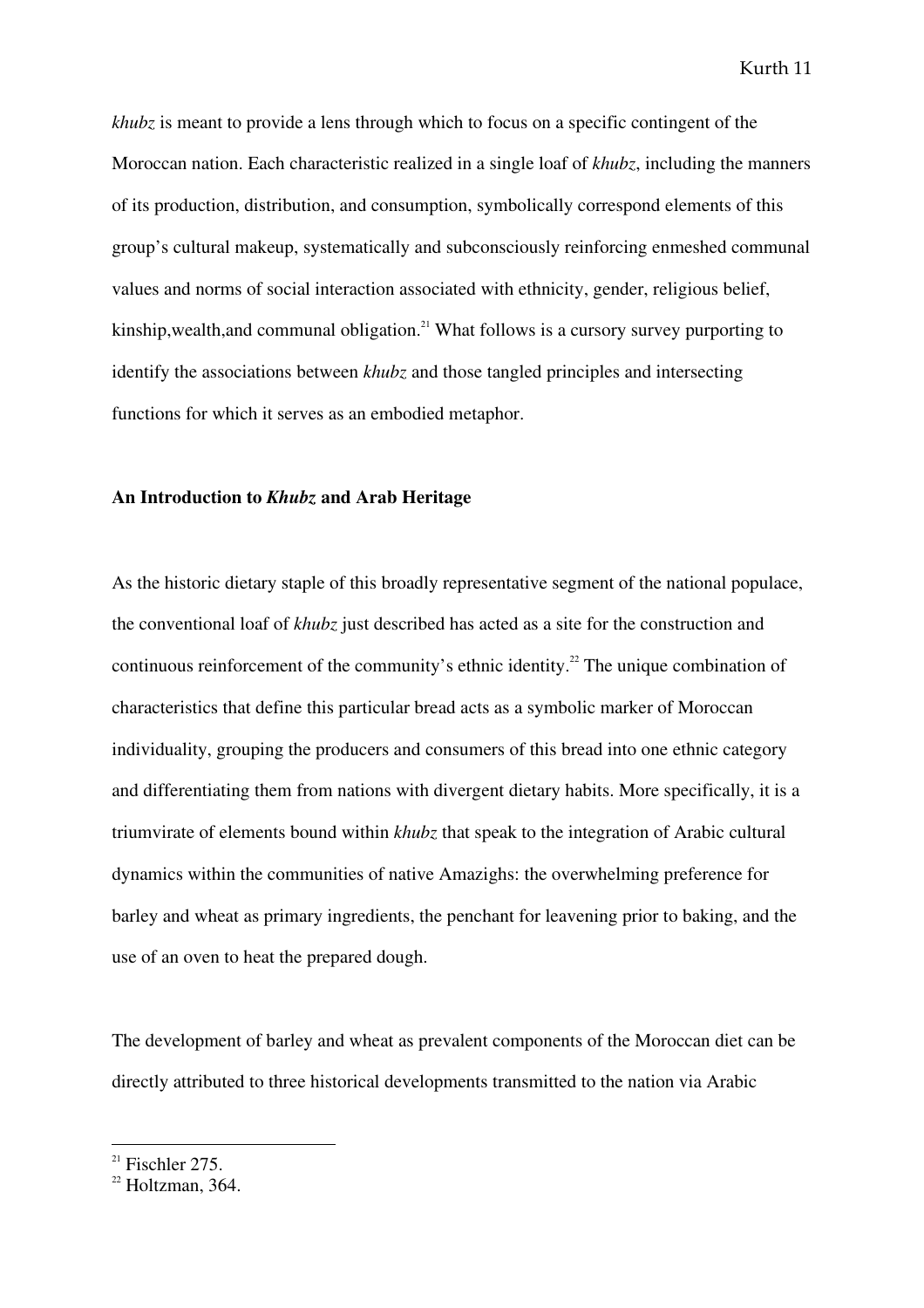civilization. From the outset, it is necessary to admit that, according to the previously referenced Roman records, both crops had been cultivated along a fertile strip of land parallel to the Moroccan shore several centuries prior to the influx of Arabic populations. However, this noted reality does little to mitigate the comprehensive importance of this cultural group concerning the incorporation of these cereals in *khubz*. First, archaeological evidence affirms that the cereals themselves, as well as their cultivation, ultimately trace their origins back to the Levant, the nebulous terrestrial region of the Near East that has served, for nearly fifteen hundred years, as a stronghold of Arab-Islamic culture.<sup>23</sup> Second, barley and wheat were invested with exponentially greater significance during the rule of the Islamic Caliphate, which systematically commanded both crops as the imperial currency of taxes and tribute.<sup>24</sup> The farmers of the Maghreb responded to the politically expedient and economic interests of the formidable central authority by drastically changing their collective profile of production. Third and finally, this qualitative accommodation of imperial demands was later compounded by the quantitative effects of the Medieval Green Revolution, a process of intensive agricultural development introduced by the Caliphate and characterized by the rapid geographic propagation of novel faming technologies and patterns of land usage.<sup>25</sup>

If the mutation of the Moroccan preference for particular grains as constituents of *khubz* was induced by pragmatic concerns associated with pressure applied by the Caliphate, the inclusion of leavening in preparation processes and changes in baking technology have come as manners of voluntarily adopting normative Arabic cultural practices. Both phenomena are predicated on the emergence of bread and barley within the local cuisine, as well as the successive waves of migrants emanating from the Arab peninsula and settling amongst native Amazigh communities.

 $^{23}$  Lyons and D'Andrea, 521. 524-subsequent citation

 $24$  Waines, 271.

 $^{25}$  ibid, 273.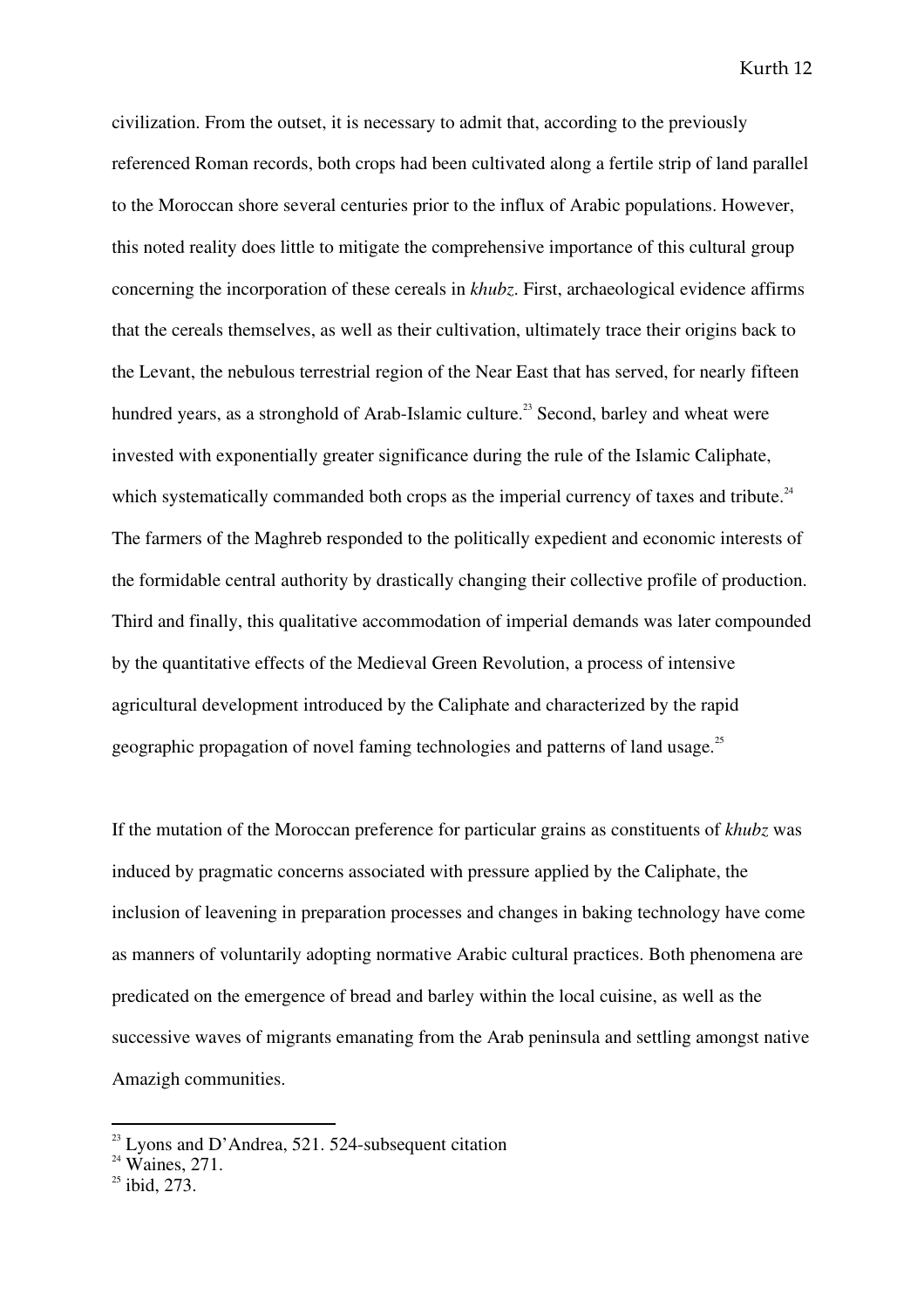Delineating the connection between leavening and the ethnic identification of the Moroccan nation with ancient Arabic society requires a brief digression into discussing the rudiments of plant biology and organic chemistry. Cereals can be taxonomically differentiated from one another according to the presence or absence of gluten, a vegetable protein that functions in bread preparation as a provider of elasticity prior to baking and as a network of structural support after heating.<sup>26</sup>Gluten's endowment of this physical property to unbaked dough opens up two distinct possibilities: in a readily apparent sense, pliability creates the opportunity forbakers to shape loavesin conformitywith their immediate aesthetic preferences; less perceptibly but of far greater import, as far as present considerations are concerned, is the fact that this 'stretchiness' allows for the expansion of bread vis-à-vis leavening. As microbes, intentionally added to dough or otherwise, engage in the digestion of cereal carbohydrates, they produce carbon dioxide that pushes on the interstices and strands of the existing gluten network, which expands and accommodates the formation of air pockets. The solidification of the distorted grid of proteins viathorough and sufficient heating preserves these air pockets and gives leavened breads their characteristic texture.While this biochemical phenomenon is not constrained to occurrence within particular ethnic communities; however, the choice to implement certain technologies in harnessing the potential for aerobic fermentation certainly is. Maximal exploitation of of gluten's expansive potential in moist, leavened dough is best realized in an oven, loosely defined here as a closed compartment that cooks foods via the application of dry, radiant heat.<sup>27</sup>This indirect warming methodmakes it possible to sustain baking over long periods of time, which in turn permits the fabrication of thicker, airier  $loaves.<sup>28</sup>$ 

 $26$  Lyons and D'Andrea, 523.

 $27$  Samuel, 129.

 $28$  Lyons and D'Andrea, 524.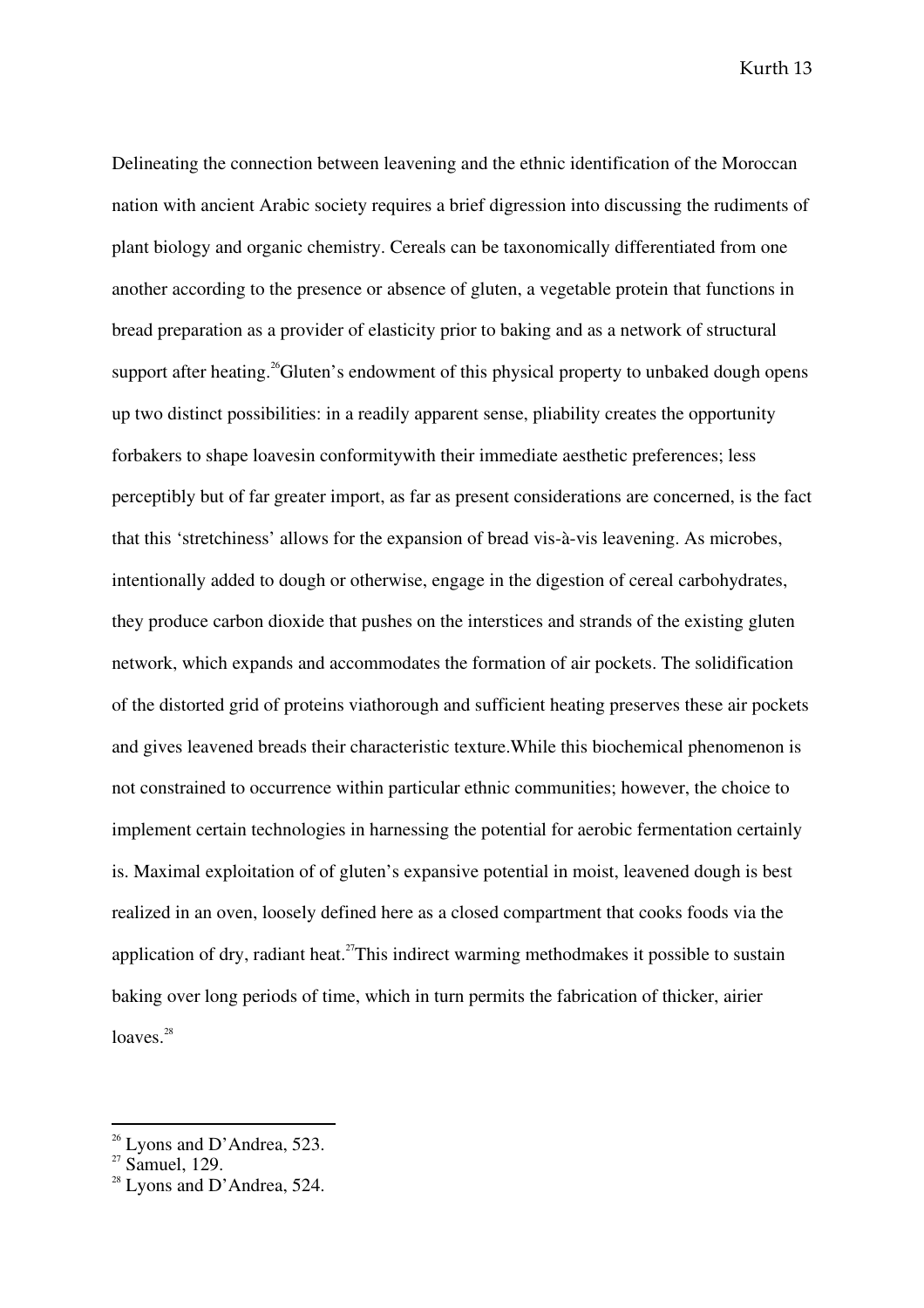A rudimentary understanding of gluten's essential role in fostering bread leavening and the consequent employment of ovens in exploiting this function is the key to parsing out the relationship between the grains adopted by Moroccans and their relationship to Near Eastern civilization. Cereals containing gluten, including those under present scrutiny, wheat and barley, are not known to be indigenous to any part of Africa. This carries an evident ramification concerning the technologies developed and employed in the production of breadnamely, there is little evidence to suggest that ovens have ever been preferentially employed by the indigenous populations of the continent. However, ethnographers *have* reported the widespread distribution of preserved oven remnants across the whole of North Africa, emphasizing the prevalence of a model known as the *tannur*.<sup>29</sup>Thus, one may infer that this archetypal baking apparatus, identified as a technological innovation born in Mesopotamia and refined in the Levant, is a technology imported to Morocco during the rule of the Islamic caliphs.

The profundity and breadth of the epochal transformation that gripped North Africa during the Islamic Caliphate portended a radical materialtransformation of Morocco's local nutritivestaple.<sup>30</sup>According to the prevailing theoretical framework propagated by food anthropologists, cuisine functions in consolidated communities as a conservative cultural element, with its serial reproduction perpetuating continuously an ethnic group's conception of self.<sup>31</sup>Regularity and repetition of food processes render their constituents and products as elements of certainty amid an environment of persistent uncertainty; in the shared

 $^{29A}$  ibid, 521.

<sup>&</sup>lt;sup>29B</sup> The *tannur* typically consists of a clay cylinder or cone, with apertures cut into the top and the base: the former is used for inserting loaves, which are pressed onto pre-heated walls; the latter is reserved for the addition of fuel and the removal of ash. In a variation available to those with access to trade, a metal grill was inserted and fixed to create a partition between two chambers, in order to prevent loaves from falling into the charcoal or wood fire below. For more information, see Hélène Belfet's overview of bread in the Mediterranean. <sup>30</sup> Holtzman 364.

 $31$  Lyons and D'Andrea, 517.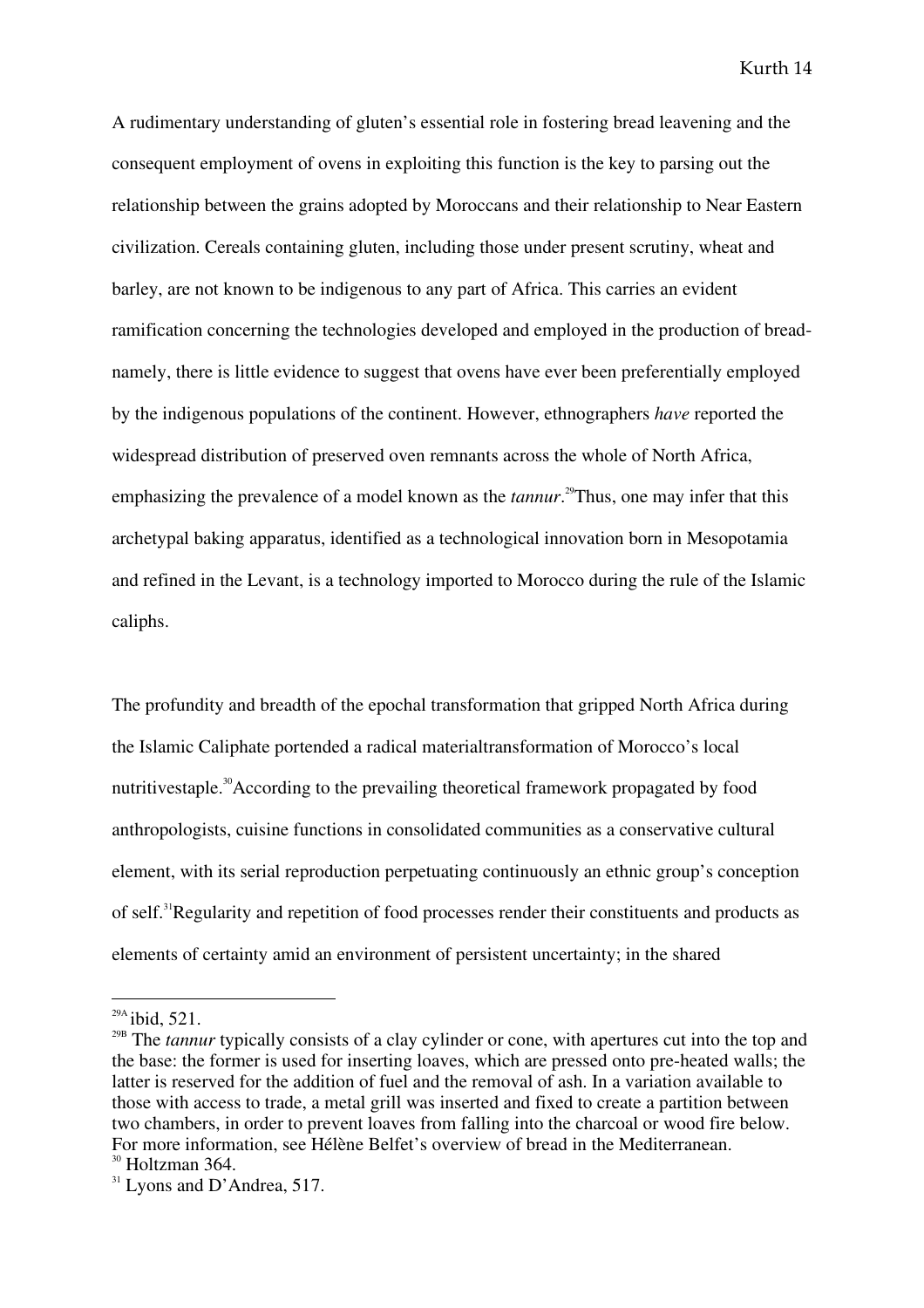imagination of the ethnically bounded community, the supposedly cemented nature of sustenance makes it an essential componentof ordering a coherent and stable grid of reference through which to understand the universe.<sup>32</sup>Consequently, this progressive reconstitution of Moroccan breads as generic *khubz*, instigated by the adoption of novel ingredients, the divergence from traditional sequences of preparation, and the embrace of foreign technologies, is construed by anthropologists as altering the age-old significance of bread. Pressed by the caliphate's irresistible demands and the populous influence of migrants, the material institutionalization of*khubz* reshaped the cultural significance of bread and turned it into a mutually understood marker of Morocco's novel identification with Arab civilization.

# **A Short Introduction to** *Khubz* **and the Gendered Division of Labor**

Even as this novel iteration of primary sustenance bound together and systematically differentiated a heterogeneous Moroccan society from its continental fellows, *khubz* established itself as an effective mechanism for pragmatically sustaining and conceptually representing its valuation of certain roles and norms of social behavior. The association between normative conduct pertaining to *khubz* and the reinforcement of esteemed social principles is most legible in considering gender, a category of identity and consequent anthropological analysis frequently demarcated by conceptual dualism. The agrarianism that defines the social structure of manyMoroccan communitiesis supported by and continuously promotes a binary gendered ideology, taking as its integral rationale principally divergent and polarized views of men and women. This preeminent communal outlook on sex is translated and inscribed within two archetypal and historically staticsocial roles, which are saturated by

<sup>&</sup>lt;sup>32</sup> Fischler, 278-280.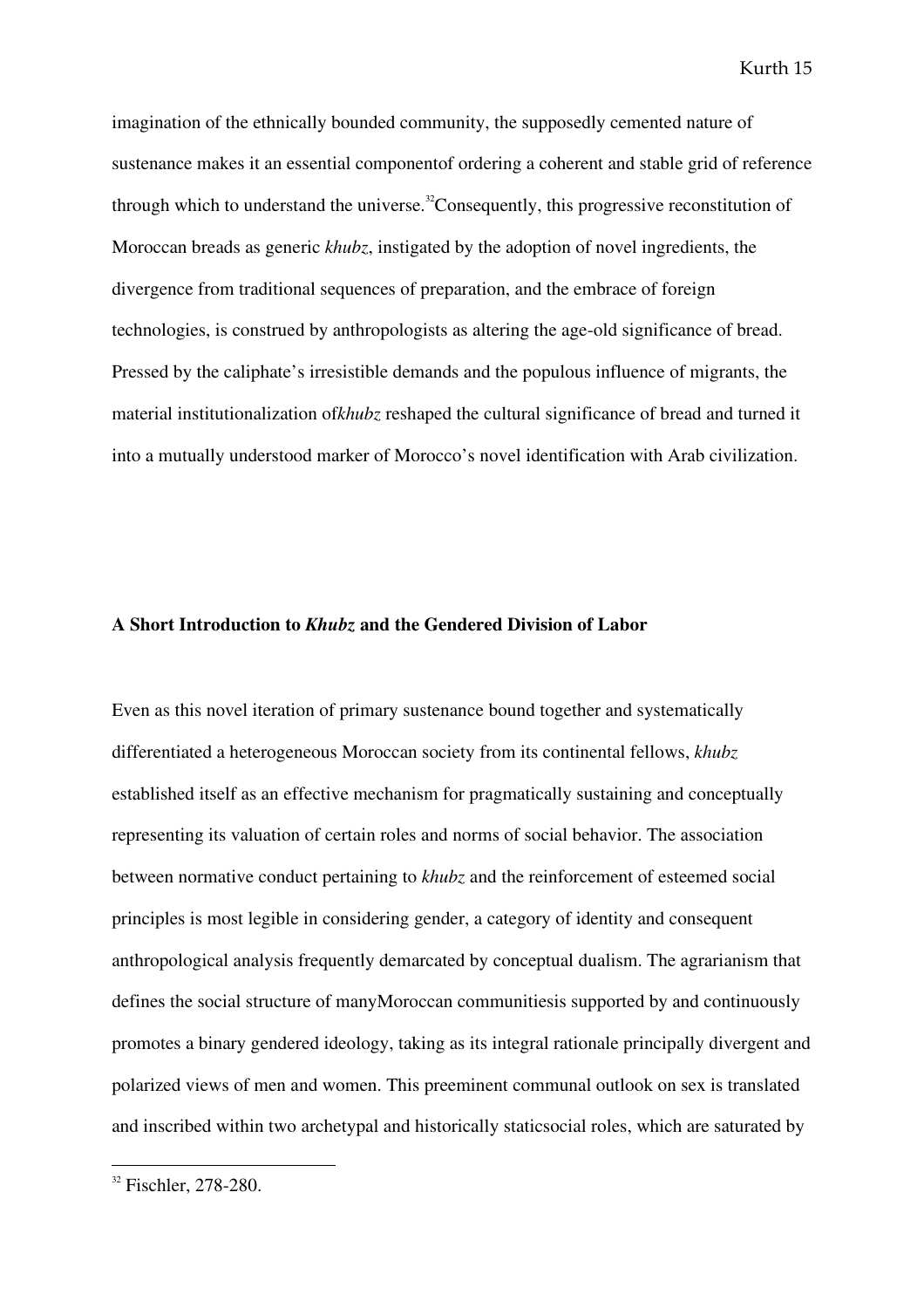behavioral obligations and rights in concentric spheres of household, kinship, and community.

The manner in which *khubz* embodies rural Moroccan society's apprehension, evaluation, and construction of gender is most readily manifestedby the organization of labor that characterizes local systems of production. The chain of successive and requisite operations that ultimately yields vital nourishment is carried out in two separate physical spaces, in two distinct temporal phases, in accordance with two respective (but mutually informative) valuations of man and woman. The first sequence, consisting generally in the procurement of cereals from the earth, is the prerogative of the former: they typically take responsibility for ploughing the fields, sewing the seeds saved from previous agricultural cycles, and the harvest of grains.<sup>33</sup>In Moroccan communities principally concerned with subsistence, these activities are politicized via the contestation and negotiation of land distribution and usage; subsequently, they function as further representations of male authority within the domain of community politics.<sup>34</sup>Male landholders and sharecroppers alike devote this combination of labor and political leverage to establishing and maintaining control over cereal production, in order to provide their respective households with sufficient alimentary resources.

In the patriarchal arrangement implied by this masculine monopolization of political rights in the field, the latter sequence of *khubz* production occurs in the other half of this roughly sketched binary system, falling into the category of domestic obligations dictated to women through the exercise of masculine power. Mothers, wives, and daughters are obligated to preoccupy themselves with the transformation of those raw resources into a comestible good, which successively entails the storage of grains, milling via techniques of various efficacy,

<sup>&</sup>lt;sup>33</sup> Lyons and D'Andrea, 517.

 $34$  Gummerman, 105-106.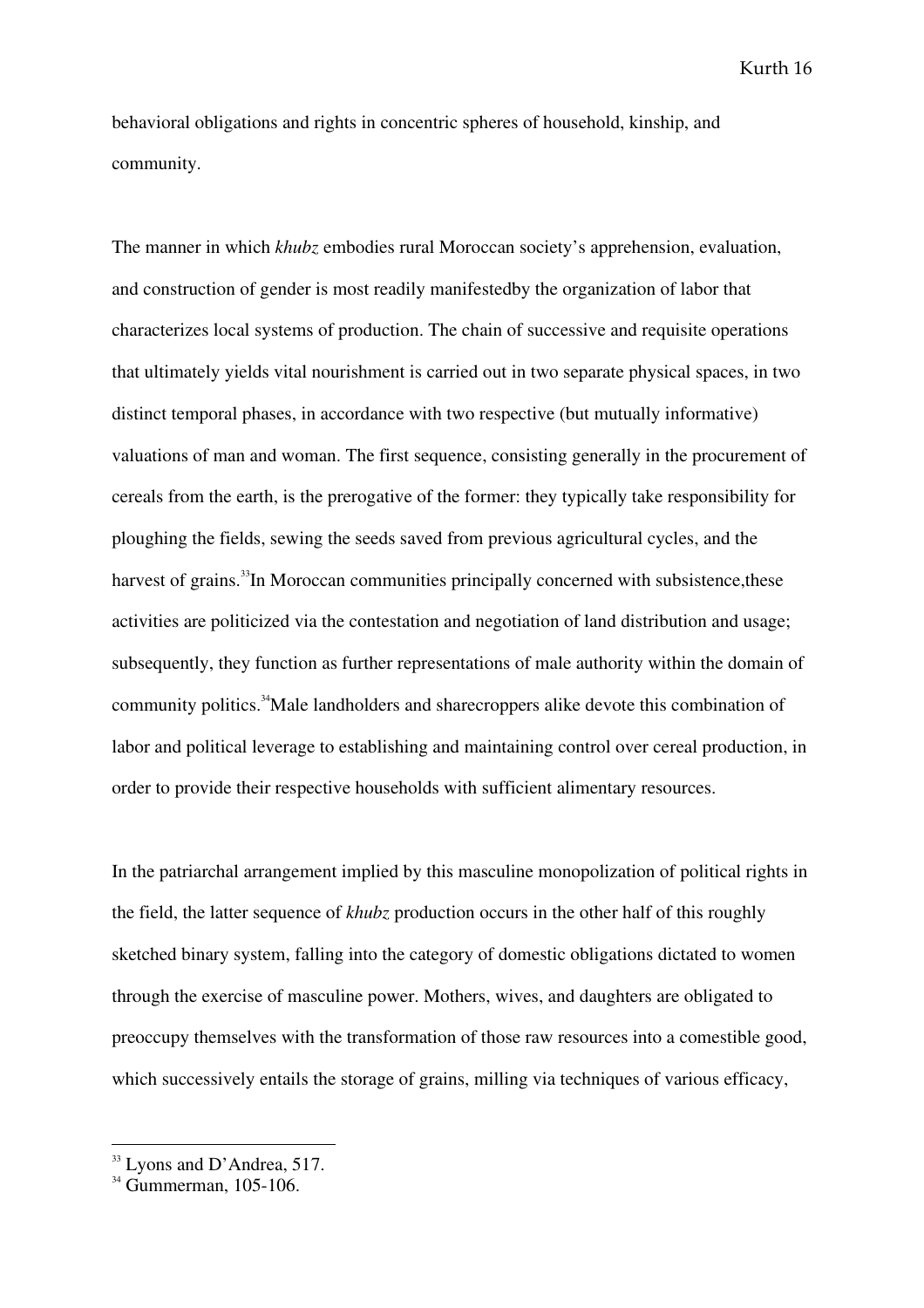and the baking of *khubz* itself.<sup>35</sup>The loaves ultimately produced by these successive and arduous processes are primarily intended to nourish the members of the nuclear family, although obligations of kinship and hospitality (to be taken up shortly) often impose secondary considerations when it comes to consumption.<sup>36</sup> In any case, given the previously elucidated correlation between food and life, the symbolic significance attributed to this sum permutation of female labor reveals itself under the pressure of a relatively cursory analysis. Within the subsistent society hitherto discussed, the obligatory engagement of women in the production of *khubz* for a household's benefit can be taken as representative of their reproduction of life itself. $37$ 

The systematic division of labor employed in facilitating the provision of*khubz* is probably predicated, in part, on the teachings of numerous accounts of Qu'ranic exegesis, which postulate the existence of an innate and divinely willed complementarity between the sexes that facilitates the continuation and perfection of life.<sup>38</sup> However, the dichotomous structuring of *khubz* production in agrarian communities transcends this Islamic evaluation of gender: in a broader sense, the patriarchal arrangement exists as a reflection and a means of reinforcing normative allocations of power on the basis of gender. The prevailing conceptualization of this phenomenon reflects the stark division of labor in its own dichotomous terms, construing the exercise of gendered roles in terms of action in discrete physical spaces: men are presented as acting predominantly in the public and political domain, in view of the social body at large; women are understood, in kind, as functioning exclusively within a private, domestic sphere of little interest to the community. According to the discursive reading of this arrangement, decisions taken by the active parties of the former category function as determinants of choice in the latter group, thus eviscerating the possibility of choice on the

 $35$  Bruneton, 285.

<sup>&</sup>lt;sup>36</sup> Waines, 269.

 $37$  Samuel 125.

 $38$  Counihan, 52.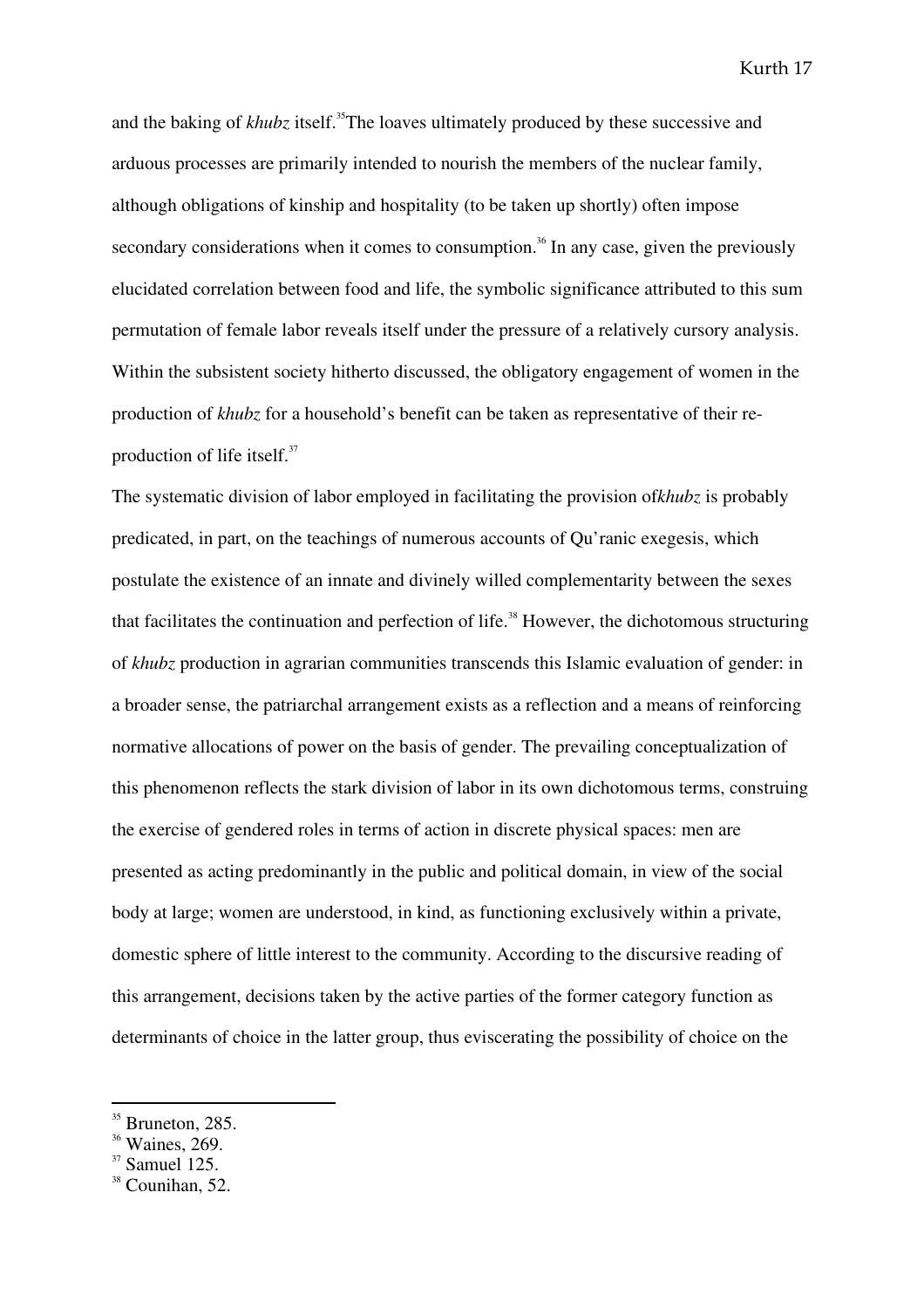part of women.

When applied as an interpretive framework in the present discussion, this understanding of patriarchal distribution of influence and authoritymight lead one to the resolution that women are precluded from exercising any significant agency in their successive roles as stockers, as millers, and as bakers; the production of *khubz* on a household-by-household basis would thus become an imposition and perfunctory realization of a collective masculine will. However, critical scholars have suggested that this normative apprehension of gender and power in patriarchal societies is deeply flawed, that this mode of presentation obfuscates the nuances imported by contextual specificity and, consequently, inhibits the explanation of cultural minutiae that anthropology takes as its aim. This collective objection to a normative treatment of gender, power, and space has certainly problematized the matter, opening up breathing room for the suggestion that household food preparation is simultaneously a function of male political repression and an expression of female political agency.<sup>39</sup>With regard to Moroccan *khubz*, there is evidence to suggest that women are able to leverage their roles as producers in achieving political objectives. The frequency of collective grain processing and *khubz* baking, predicated on the difficulty of milling and the scarcity of requisite resources, allows women to formulate and sustain networks of reciprocal exchange wherein men have no purview. <sup>40</sup> Exchanges of pertinent information and the necessity of interdependence allow certain women to secure widespread support that, in turn, allows them to exercise power as mothers and wives in the influence of sons and husbands.<sup>41</sup> When paired with its normatively perceived status as the compulsory female response to entrenched expectations of patriarchy, this contextualization of *khubz* production reiterates the foodstuff itself as concurrently representing feminine conformity with and rebellion against a male

 $39$  Gummerman, 119.

 $40$  Bruneton, 279.

 $41$  Macphee, 386.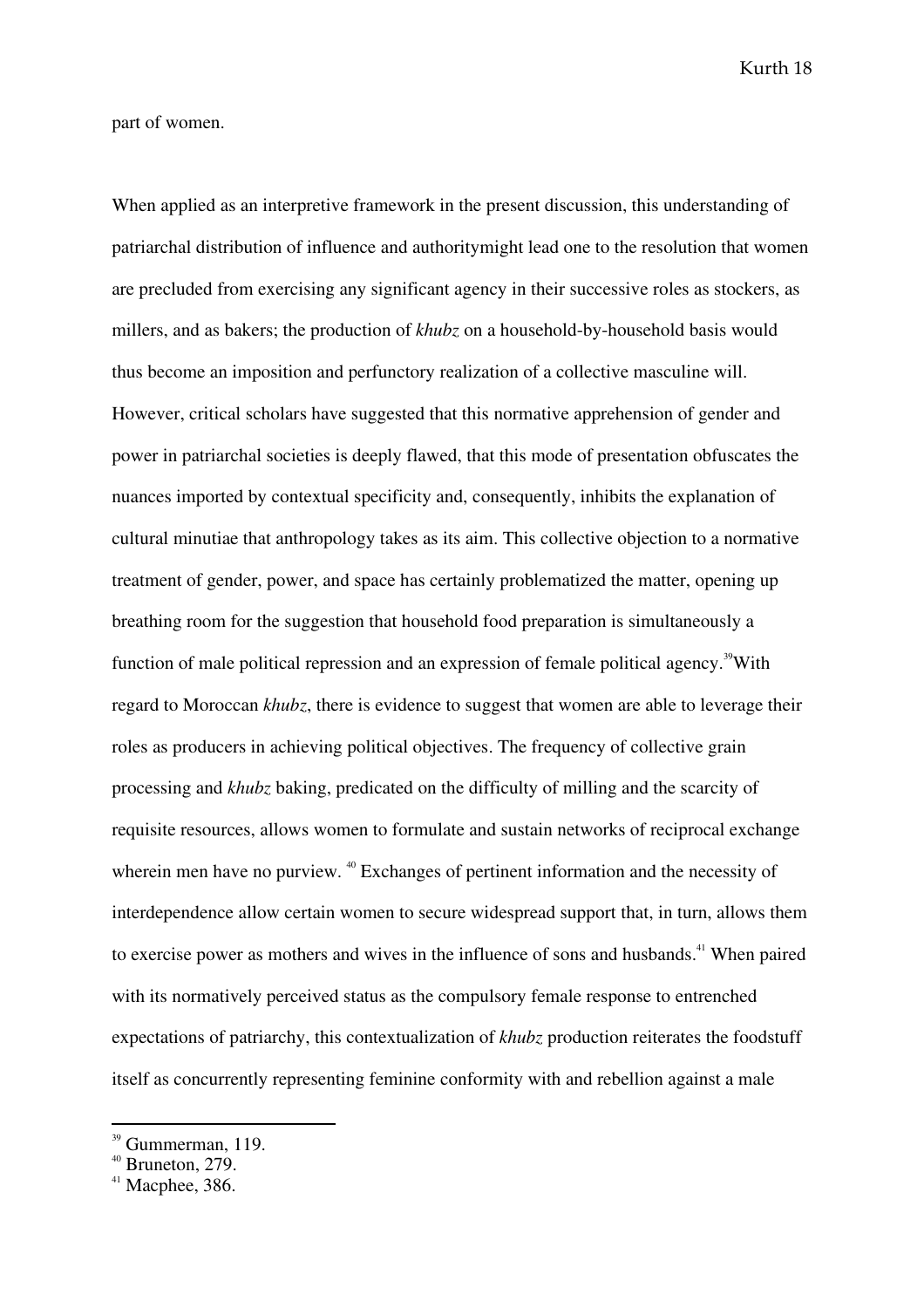monopoly on power.

#### **A Cursory Introduction to** *Khubz* **and Islamic Faith**

The remarkable and unwavering influence that food exerts in guiding the daily behaviors of individuals and collectives in subsistence economies instills nutritional staples with the potential to serve as an instrumental vehicle in the performance of ritual.<sup>42</sup> Comestibles perceived as preeminently valuable social goods become focal points of ceremonial deeds, functioning most discernibly as sacrificial offerings to the heavens. Whether presented by priestly figures on behalf of the community or extended in a private context for the benefit of an individual or household, proffered foodstuffs are frequently construed by anthropologists as mediums for communicating nourishment to the gods in exchange for divine favor.While ritualistic activity, andoutright sacrifice in particular, are conspicuously lackingin the practical exercise of Islamic belief, the physicalcentrality and representative capacity of *khubz*, coupled with the supremacy of spiritual concerns in Moroccan communities, intimate that associations might have developed between these two poles of existence. More specifically, one might expect to find certain Islamic values inscribed within and embodied by baked bread, given the importance of this representational association in the two other Abrahamic systems of faith.

The indisputable centrality of the Qu'ran in the determination of Islamic norms requires that this study of *khubz* and its religious associations take the transcription of divine revelation as its initial point of inquiry. However, the Prophetic text provides no definitive insight regarding the matter, due in no small part to the near absence of *khubz* within the account itself. As previously articulated, this imported word is mentioned but once in the entirety of

 $42$  Fox, 18.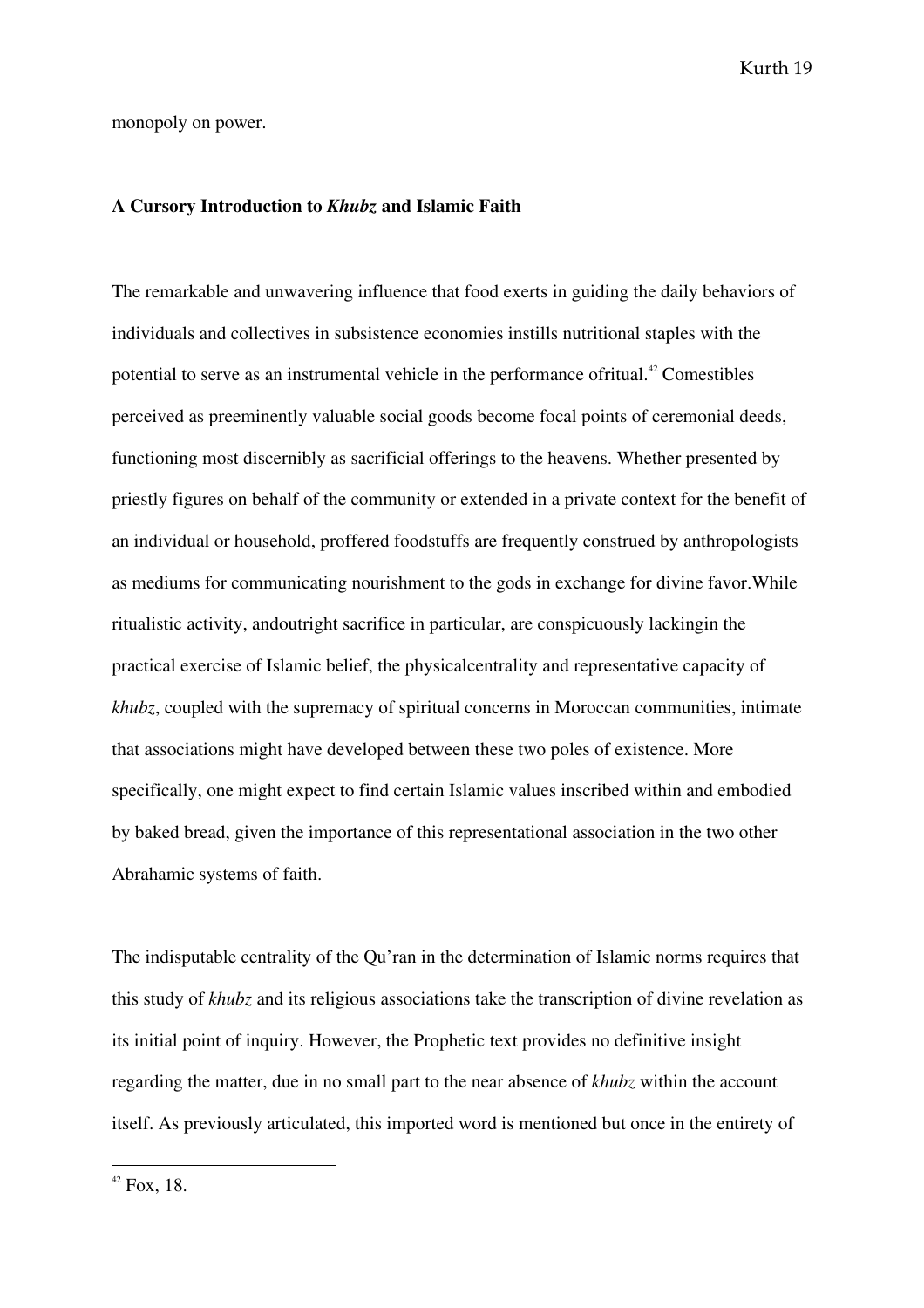the book, which complicates the identification of patterns and subsequent drawing of inference. The difficulty of the matter is further compounded by the context of its employment: its sole mention arrives in a narrative devoted to Joseph and his activities in Egypt, which is itself borrowed from a foreign religious tradition. Within the Qu'ranic account of this story, which lightly amends certain elements of the Old Testament original, the imprisoned son of Jacob is asked to interpret the dreams of a fellow prisoner, who tells of birds pecking at a basket of *khubz* that he bears on his head. Joseph responds in a frank and comprehensible manner, informing his confidant that the dream foretells his execution in the coming days by the command of the royal authority. However, the prisoner guards his premonition and disappears from the narrative promptly thereafter, taking with him the reader's hope of apprehending a greater truth. Presumably, he is sentenced to death in the temporally continuous unfolding of events that characterizes the surah, but that assumption leaves the would-be exegetist scratching the head at an insurmountable interpretative roadblock.

Thedearth of Qu'ranic references to *khubz* is certainly beguiling, and renders the book impotent as a means for investing Islamic principles within the burgeoning metaphor. This deficiency becomes a special point of speculative interest, however, when contrasted with the abundance of manners in which *khubz* is employed in al-Bukhari's compilation of *hadith*. The usage of *khubz* is frequent, manifold, and effective therein: by my count, it occurs in eighteen distinct reports of the deeds and dicta of the Prophet Mohamed, with many of the recollections offered on multiple occasions to substantiate claims to their veracity. These chronicles of word and action can be divided into three distinct categories, with each grouping correspondent with a particular teaching intended to guide the Muslim faithful in apprehension and obedience of Allah. The first permutation is allegorical, wherein *khubz* functions as a metaphor for the blessings that believers receive in Paradise. The second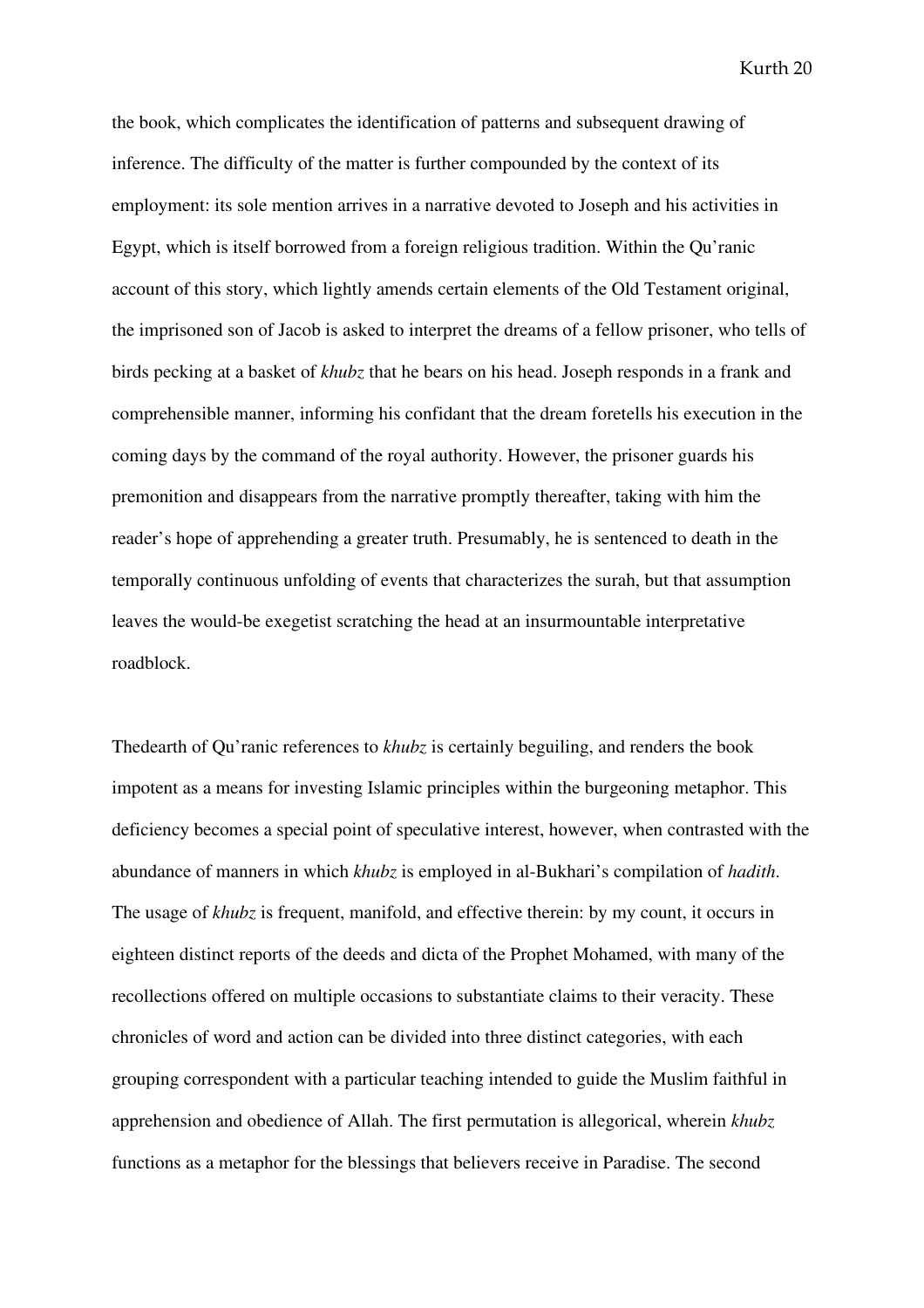variation is intended to provide a standard of behavior for treating the guests of a household, which seems to prevail within Moroccan norms of hospitality. Third and finally, *khubz*is repeatedly invoked in the *hadith* as the currency of almsgiving during the life of the Prophet and, as a consequent, can be seen as embodying Islamic principles of social justice and egalitarianism.

The potential of *khubz* to serve as a powerful idiom of Islamic precepts of conduct is initially suggested by its employment as a pedagogical device in teachings on virtue and heavenly reward. Initially, the Prophet himself uses *khubz* as an allegorical device in attempting to foster understanding of an incomprehensible phenomenon, the day of Resurrection: in one iteration, he proclaims that the earth will be a bread upon that day, a loaf kneaded by Allah that provides 'entertainment' for the people of Paradise; in a subsequent *hadith*, Mohamed is quoted as teaching that the people will be gathered 'on a reddish white land…like a pure loaf of bread made of pure fine flour.' Furthermore, biographical accounts related by the Prophet's foremost disciples strengthen this figurative association between *khubz* and the heavenly reward reserved for the virtuous: multiple informants assert that Mohamed himself never ate a 'thin, nicely baked wheat bread until he died;' others still declare that he and his family, following the migration from Medina, did not eat their fill of wheat bread for three successive days until, again, his final passing. The implication, of course, is that Mohammed *did* receive that perfect loaf after his death, upon his ascension into heaven. Taken in tandem with the prophetic vision of the final Judgment and the ensuing opening of Paradise, these accounts exploit the popular perception of *khubz* as a supreme earthly good in describing the ultimate spiritual reward to be allotted to the virtuous in Paradise.

While the *hadith* cited are intended to render a human cognizance of an unfathomable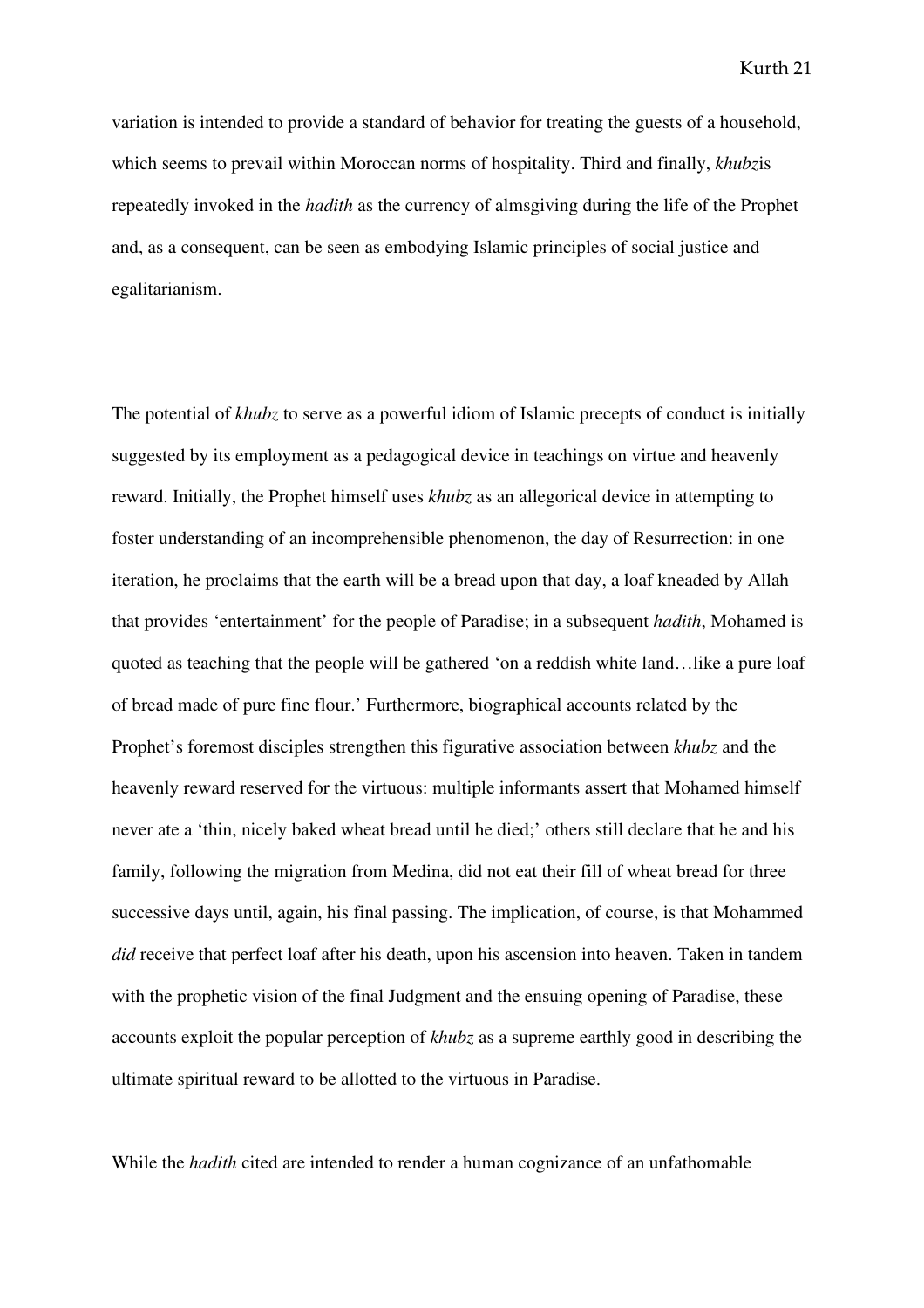metaphysical reality, subsequent references to *khubz* in *Sahih al-Bukhari* function as palatable teachings on the earthly realization of virtuous conduct. In the lesser of the two sets, *khubz* appears in numerous accounts as a good to be shared between the members of an infantile Islamic community.*Khubz* is continually presented in narrative accounts as a primary component of *tharid*, a meat-based stew that constitutes the perfect meal. It is served in a variety of contexts, particularly during wedding banquets, to well-regarded guests as a gesture of hospitality, as a benevolent offering intended to reinforce ties of kinship and community. In a manner that echoes the traditions of early Jewish and Christian communities, table fellowship among the first disciples of the Prophet is representative of union, of collectivity and coherence, of a setting apart of the communal self from the 'other' nebulously composed of non-believers.<sup>43</sup> Commensality of this kind, taking *khubz* as its focal point, marked out membership in the fledgling Muslim community, reinforcing integral social relationships in the face of pressures imposed from beyond communal boundaries.<sup>44</sup> In this scenario, *khubz* takes on a figurative function as the primary sustenance of the delicate community of believers, a marker of commonality, a porter of mutual concern that encourages consolidation and interdependence.

The behavioral norms recommended by this category of *hadith* manifest the pragmatic rationale of the Prophet, who needed to take as a primary concern the initial coalescence and survival of the Muslim community. The normalization of generosity and reciprocal exchange that ensured the community's continued existence provides the foundation espousing a higher teleological aim, succinctly manifest within a second class of *hadith* that take *khubz* as a point of thematic similarity. In another collection of stories purported to document the *sunna*, the benevolent offering of *khubz* is reconstituted as the giving of alms, an essential act that

<sup>&</sup>lt;sup>43</sup> Friedenreich, 521.

 $44$  Fischler  $275$ .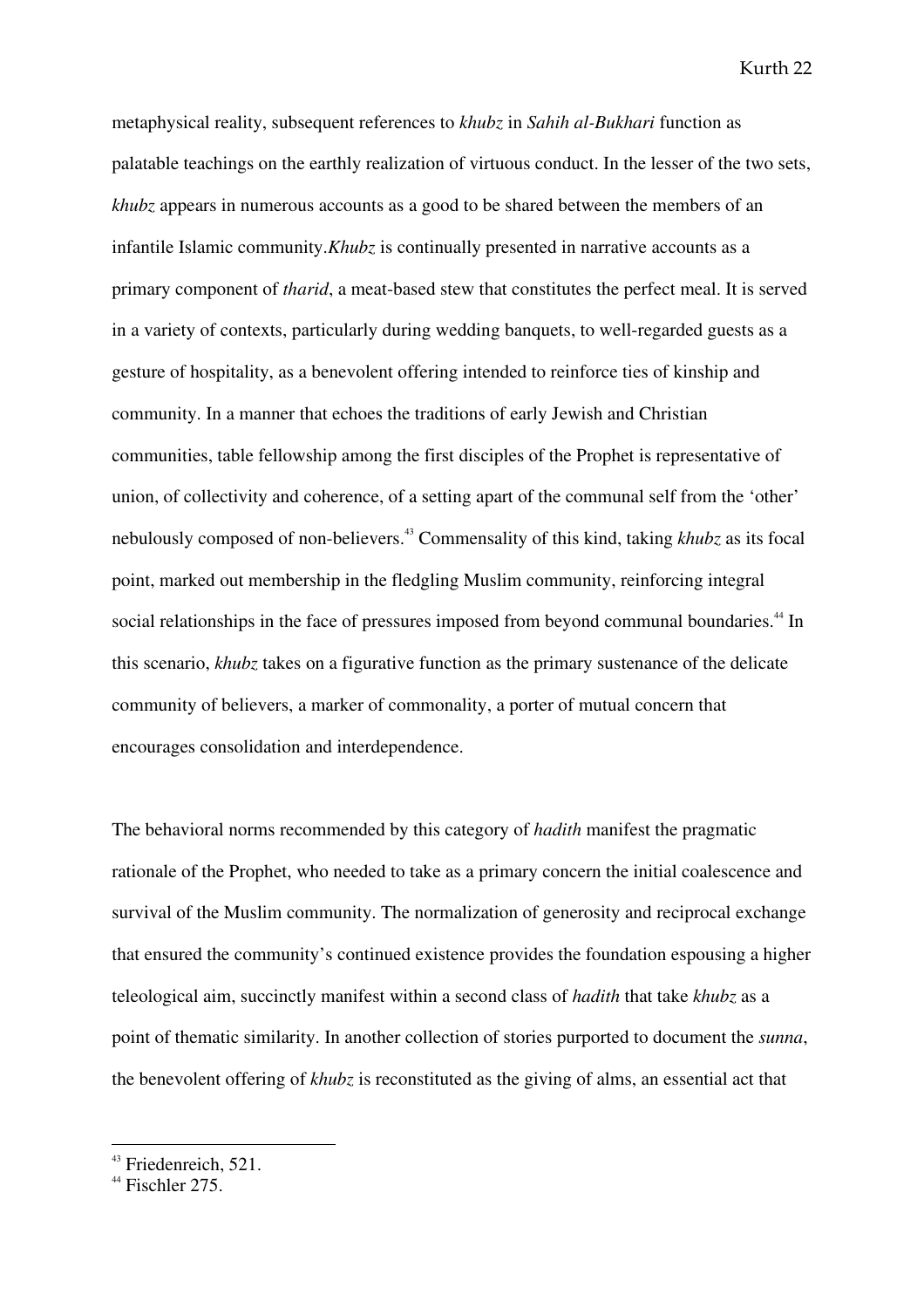comprises one of the five pillars of Islam. The example set by the Prophet in giving bread to the hungry, in spite of his own poverty, exhorts Muslims to support the destitute, the orphaned, and the wayward-in short, to those who have no means of reciprocating an expression of generosity. This compulsory expression of generosity is understood to serve as a mechanism of redistributing social goods from those who have to those who have not: it is effectively an early example of morally motivated welfarism, recommended by the leader of the religious community as a means for achieving the just human equality intended in the moment of creation. The giving of *khubz* becomes the provisioning of life to those faced with death, in order that they might continue and continue to carry out the divine will.

This humanistic concern with communal well-being and its association with spiritual virtue are amply substantiated in the folklore concerning Sidi al-Ghazwani, a Moroccan Muslim living in Boujad during the late sixteenth and early seventeenth centuries. According to the cult of belief traditionally propagated by the residents of the city, al-Ghazwani is the foremost of the *marabouts*, an ambiguous group of wise and holy men venerated by local Muslims and believed to possess knowledge and supernatural grace (*baraka)* that could be exercised on behalf of the community.In a myth that typifies this locally acculturated rendition of Islam, the saint, solitary and travelling, is approached by a stranger and asked to provide nourishment to a group of poor, hungry people. As befits and bolsters his holy status, the *marabout*obliges the stranger's humble request, calling forth *khubz*, butter, and honey from the earth and offering them to the wanderers, who eat their fill. Illuminated by a prior understanding of those *hadith* that tell of the Prophet and the giving of *khubz* as alms, the tale of al-Ghazwani and his exercise of *baraka* for the good of the needy is immediately discernible as representing the pattern of social behavior that is appropriate for devout Muslims.Nearly a millennium later, and far removed from the region of Hiyza that Islam takes as its place of birth, *khubz* continued to function as a figurative locus for religious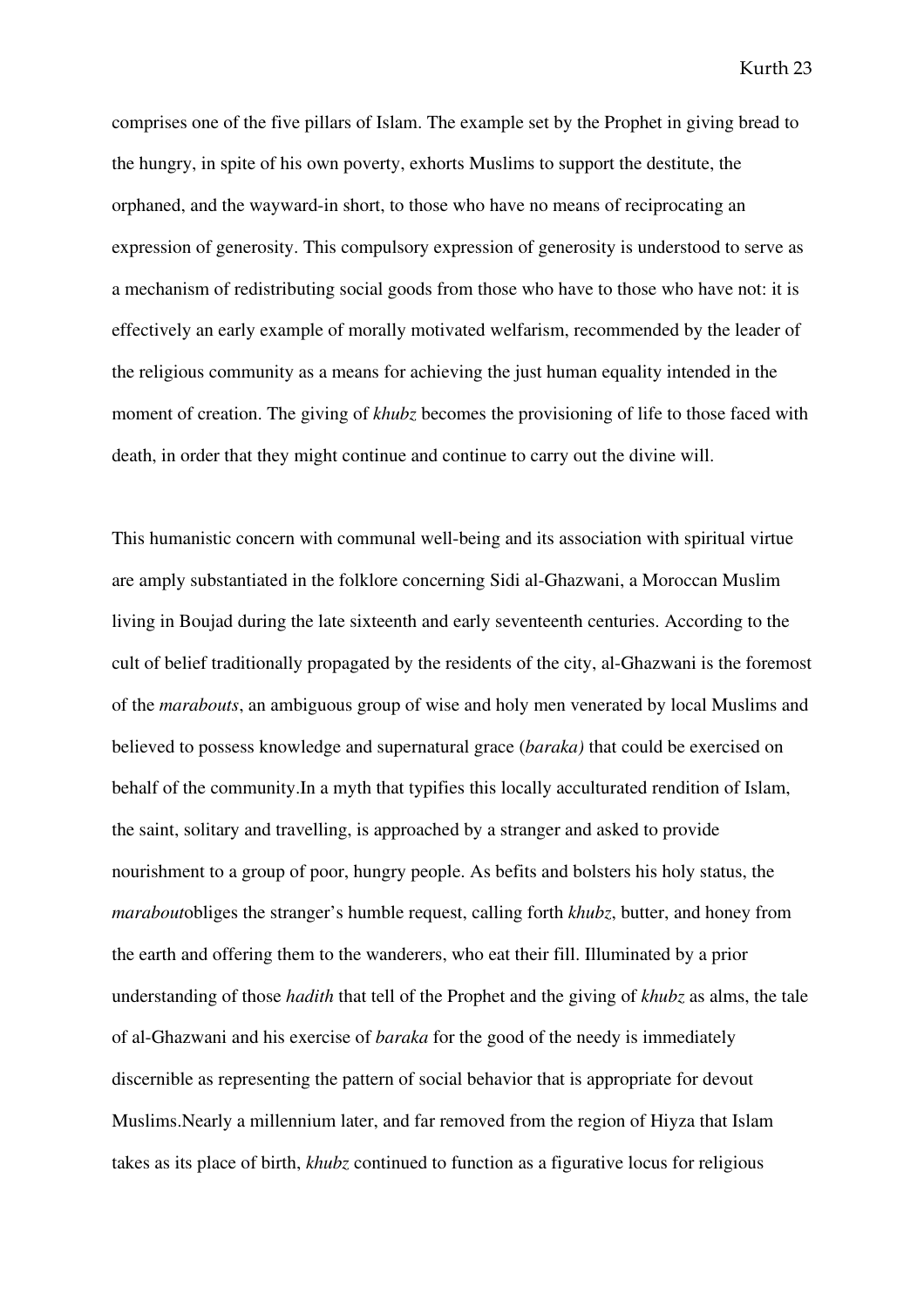principles regarding with divine benediction, the primacy of social distribution, and the spiritual virtue of generosity.

This suggestion that *khubz*playsa dynamic role as a representation of intersecting Islamic values in Moroccan society takes into brief consideration a sampling of quotes attributed to various Moroccan communities, predominantly those of Amazigh ancestry, as part and parcel of distinctive agricultural rituals. Prior to engaging in seasonally cyclical agrarian processes, such as ploughing, seed sowing, and harvesting, farmers belonging to these groups call on Allah to bestow *baraka*, divine benediction, upon their cereal crops. Their invocations of blessing are associated with good health, long life, security, peace, and general communal fortune, portending a belief that the grains themselves serve collectively as the conduit for the transmission of divine favor. This supposition is an extrapolation of that postulated by Edward Westermarck, the pioneering sociologist responsible for obtaining the quotes in question, who proposed that crops serve equally as mediums for communicating blessings from the communities to future harvests.

#### **A Conclusion for an Introduction to** *Khubz* **and Moroccan Identity**

From the outset, a fear of gathering information in any haphazard, partial, or evidently insufficient manner drove me to eschew the conduct of field research that typifies ethnographic fields studies and forms the basis of anthropological discourse. In addition to its preponderant dependence on a generalized characterization of Moroccan society, the paper relies heavily on studies on bread conducted in divergent contexts, such as those conducted in Sardinia, Iraq, and Ethiopia. That said, I would stipulate my work was conducted with an eye towards its extension through the longer term, having received grant funding to remain in Morocco during the coming summer. Disparate strands of academic theory were weaved together into something resembling a coherent framework of understanding and analysis for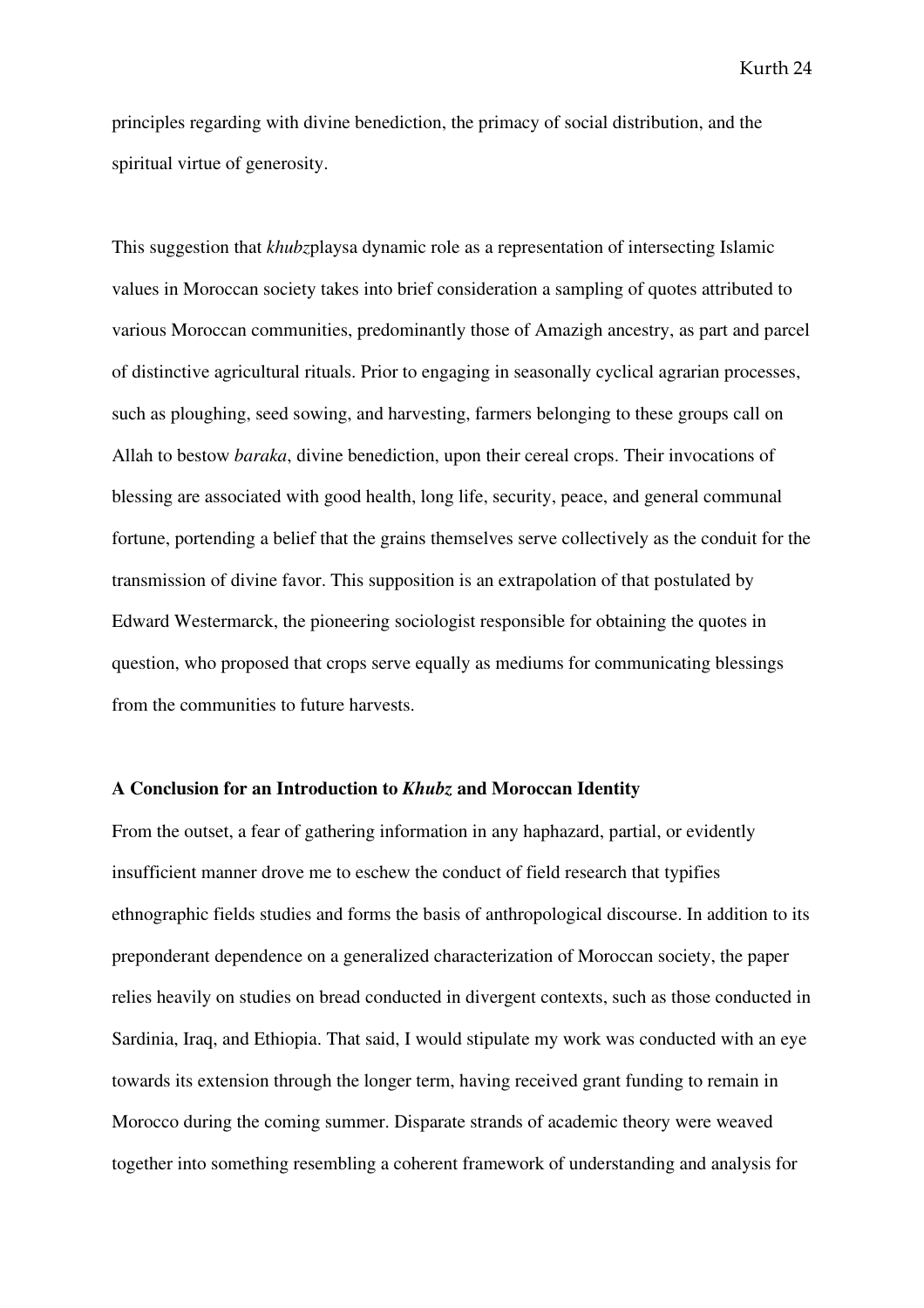later use; thus, the conclusions proposed should be taken as tentative, as temporary, as stepping stones for the progress of further research. These suppositions are threefold: first, *khubz* functions as a clear and recognizable marker of Morocco's Arabic heritage, given that the round, leavened, oven-baked loaf owes both its constituent ingredients and preparation method to the horticultural and technological possibilities and preferences of the Ancient Levant. Second, *khubz* can be taken as a primary site of a patriarchal society wherein normative processes of production simultaneously repress women and allow for the exercise of feminine resistance, given an entrenched division of labor that excludes women from decision-making in the public space but allows for vital, intra-household exchanges of information that may be employed in influencing male politics. Third and finally, *khubz* presents itself as a popular idiom for the charitable giving that underpins networks of kinship and the realization of social justice in an Islamic context, consolidating communal networks of reciprocal exchange and promoting welfare and equality in the name of submission before Allah. Taken as a sum, these three observations further corroborate the notion initially derived from a critical reading of Choukri's *For Bread Alone*, that *khubz* exists as a communally-understood and indisputably significant symbol of Morocco's national identity.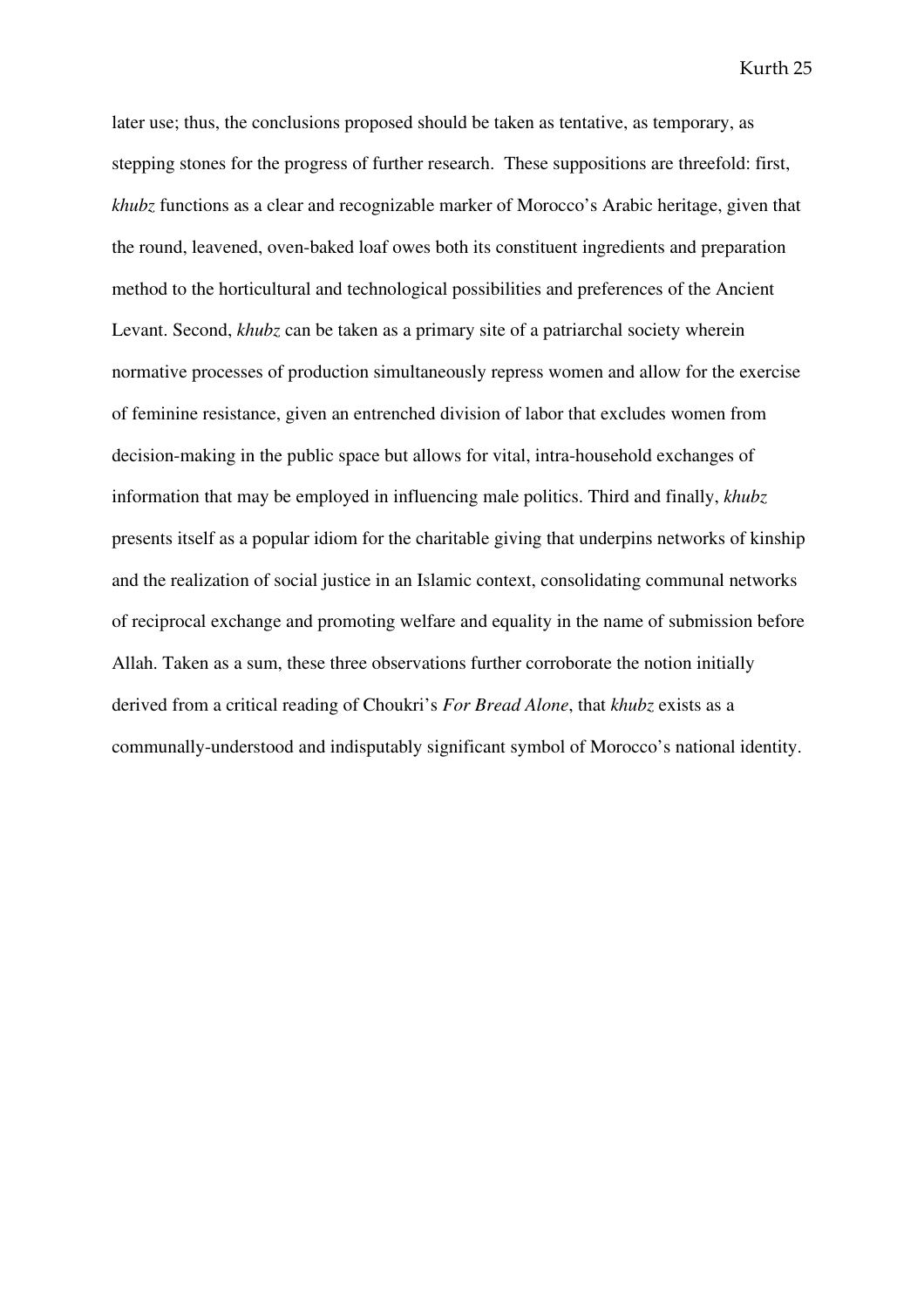# **Bibliography**

Allen, P., & Sachs, C. (2007). Women and Food Chains: The Gendered Politics of Food. *International Journal of Sociology of Food and Agriculture, 15* (1), 1-23.

Arnold, T. C. (2001). Rethinking Moral Economy. *The American Political Science Review,, 95* (1), 85-95.

Balfet, H. (1976). Bread in Some Regions of the Mediterranean Area. Dans M. L. Arnott (Éd.), *Gatronomy: The Anthropology of Food and Habits* (pp. 305-314). Berlin: De Gruyter Mouton.

Beinin, J. (1999). The Working Class and Peasantry in the Middle East: From Economic Nationalism to Neoliberalism. *Middle East Report* (210), 18-22.

Bienen, H. S., & Gersovitz, M. (1986). Consumer Subsidy Cuts, Violence, and Political Stability . *Comparative Politics, 19* (1).

Booth, W. J. (1994). On the Idea of the Moral Economy. *The American Political Science Review, 88* (3).

Bruneton, A. (1976). Bread in the Region of the Moroccan High Atlas: A Chain of Daily Technical Operations in Order to Provide Daily Nourishment. Dans M. L. Arnott (Éd.), *Gastronomy: The Anthropology of Food* (pp. 275-285). Berlin: De Gruyter Mouton.

Choukri, M. (2006). *For Bread Alone.* (P. Bowles, Trad.) London: Telegram.

Chomlak, L., & Entellis, J. P. (2011, Summer). The Making of North Africa's Intifadas. *Middle East Report* , 8-15.

Counihan, C. M. (1984). Bread as World: Food Habits and Social Relations in Modernizing Sardinia. *Anthropological Quarterly, 57* (2), 47-59.

Cohen, S. (2003). Alienation and Globalization in Morocco: Addressing the Social and Political Impact of Market Integration . *Comparative Studies in Society and History,, 45* (1), 168-189 .

Eickelman, D. F. Form and Composition in Islamic Myths: Four Texts from Western Morocco. *Anthropos, 72* (3/4), 447-464.

Davis, D. K. (2006). Neoliberalism, Environmentalism, and Agricultural Restructuring in Morocco . *The Geographical Journal, 172* (2), 88-105.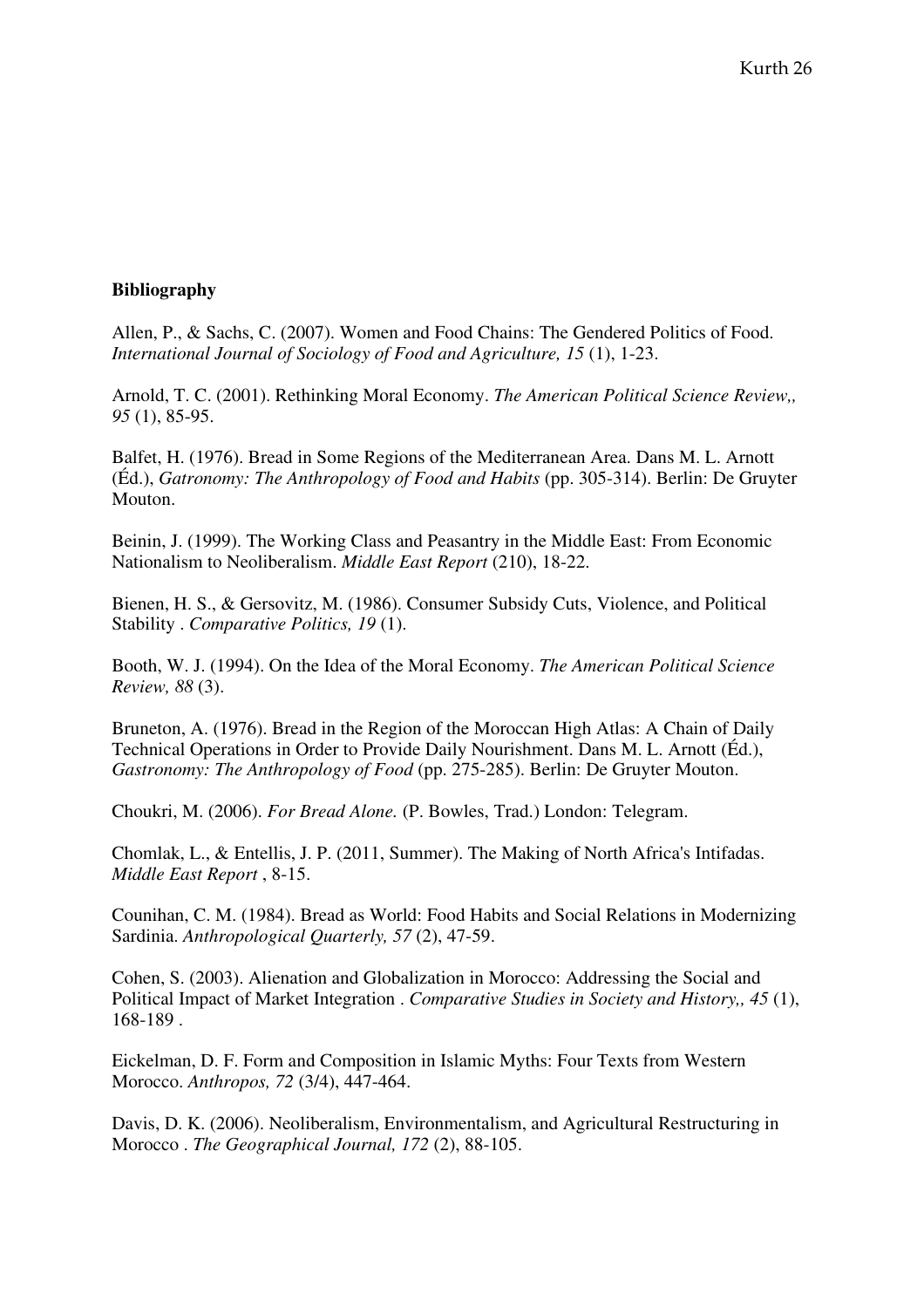Ferraro, V., & Rosser, M. (1994). Global Debt and Third World Development. Dans M. Klare, & D. Thomas (Éds.), *World Security: Challenges for a New Century* (pp. 332-355). New York: St. Martin's Press.

Fischler, C. (1988). Food, Self, and Identity. *Social Science Information, 27*, 275-293.

Fox, R. (2003). Food and Eating: An Anthropological Perspective. *Social Issues Research Center* , 1-22.

Freidenreich, D. M. (2012). Contextualizing Bread: An Analysis of Talmudic Discourse in Light of Christian and Islamic Counterparts. *Journal of the American Academy of Religion* , 1-23.

Freidenreich, D. M. (2011). Food and Table Fellowship. Dans A.-J. Levine, & M. Z. Brettler (Éds.), *The Jewish Annotated New Testament* (pp. 521-524). New York: Oxford University Press.

Gummerman, G. (1997). Food and Complex Societies. *Journal of Archaeological Method and Theory, 4* (2), 105-139.

Holtzman, J. D. (2006). Food and Memory. *Annunal Review of Anthropology, 35*, 361-378.

Jasny, N. (1950). The Daily Bread of the Ancient Greeks and Romans. *Osiris, 9*, 227-253.

Lyons, D., & D'Andrea, C. A. (2003). Griddles, Ovens, and Agricultural Origins: Bread Baking in Highland Ethiopia. *American Anthropologist, New Series, 15* (3), 515-530.

Lagarde, C. (2013). Unleashing the Economic Potential of the Maghreb: The Role of Foreign Investment. *External Relations Department* (p. 1). Nouakchott: The International Monetary Fund.

Macphee, M. (2004). The Weight of the past in the Experience of Health: Time, Embodiment, and Cultural Change in Morocco. *Ethos, 32* (3), 374-396.

Masood, A., Guillaume, D., & Furceri, D. (2012). *Youth Unemployment in the MENA Region: Determinants and Challenges.* The International Monetary Fund. Washington DC: The World Economic Forum.

Ministère de l'Agriculture et de la Pêche Maritime. (2013). *L'Année Agricole, Septembre 2013.* Royaume du Maroc. Rabat: Direction de la Stratégie et des Statistiques .

Ministère de l'Agriculture et de la Pêche Maritime. (2010). *L'Agriculture Marocaine en Chiffres, 2010.* Royaume du Maroc. Rabat: Direction de la Stratégie et des Statistiques .

Ministère de l'Argiculture et de la Pêche Maritime. (2012). *L'Agriculture Marocaine en Chiffres, 2012.* Royaume du Maroc. Rabat: Direction de la Stratégie et des Statistiques .

Mintz, S. W., & Du Bois, C. M. (2002). The Anthropology of Food and Eating. *The Annual Review of Anthropology, 31*, 99-119.

Pfeifer, K. (1999). How Tunisia, Morocco, Jordan, and Even Egypt Became IMF 'Success Stories' in the 1990's. *Middle East Report* (210), 23-27.